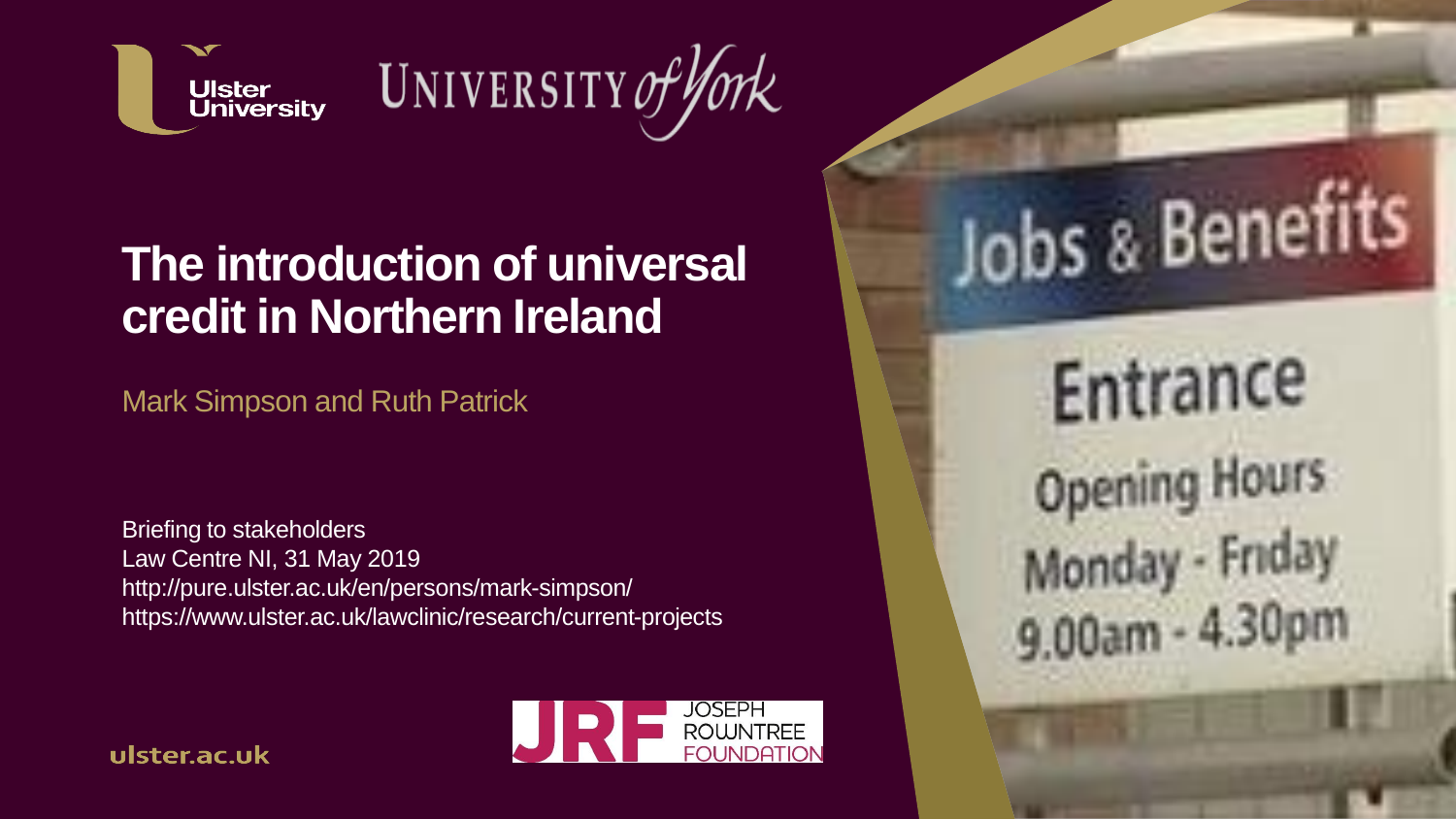We need you!





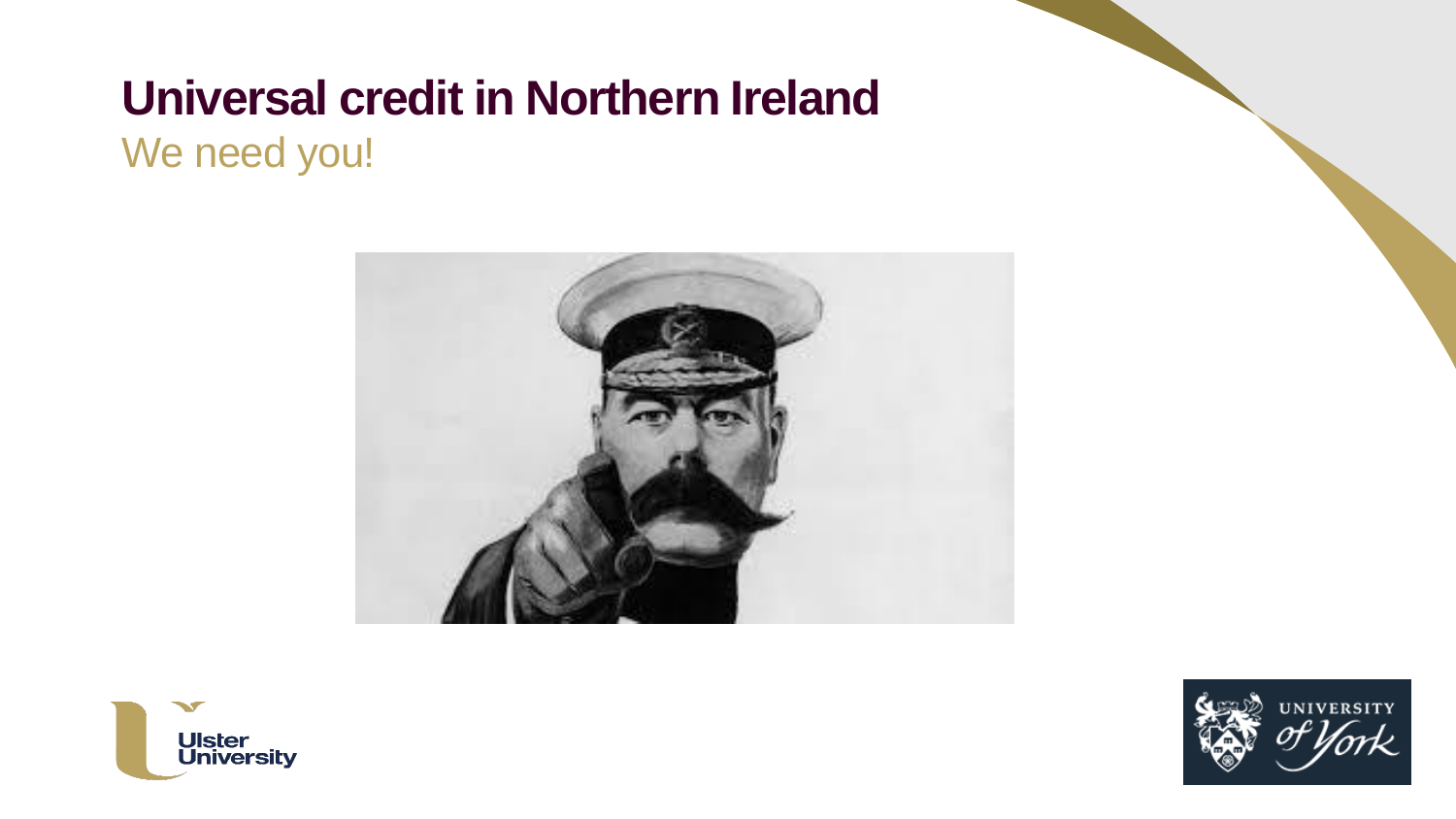The story so far…

- Background to universal credit:
	- From welfare reform to welfare changes
	- Mitigating the impact of reform
	- What do we know about universal credit in Northern Ireland?

#### • The project:

- The research team
- What are we doing?
- Findings to date
- What next?



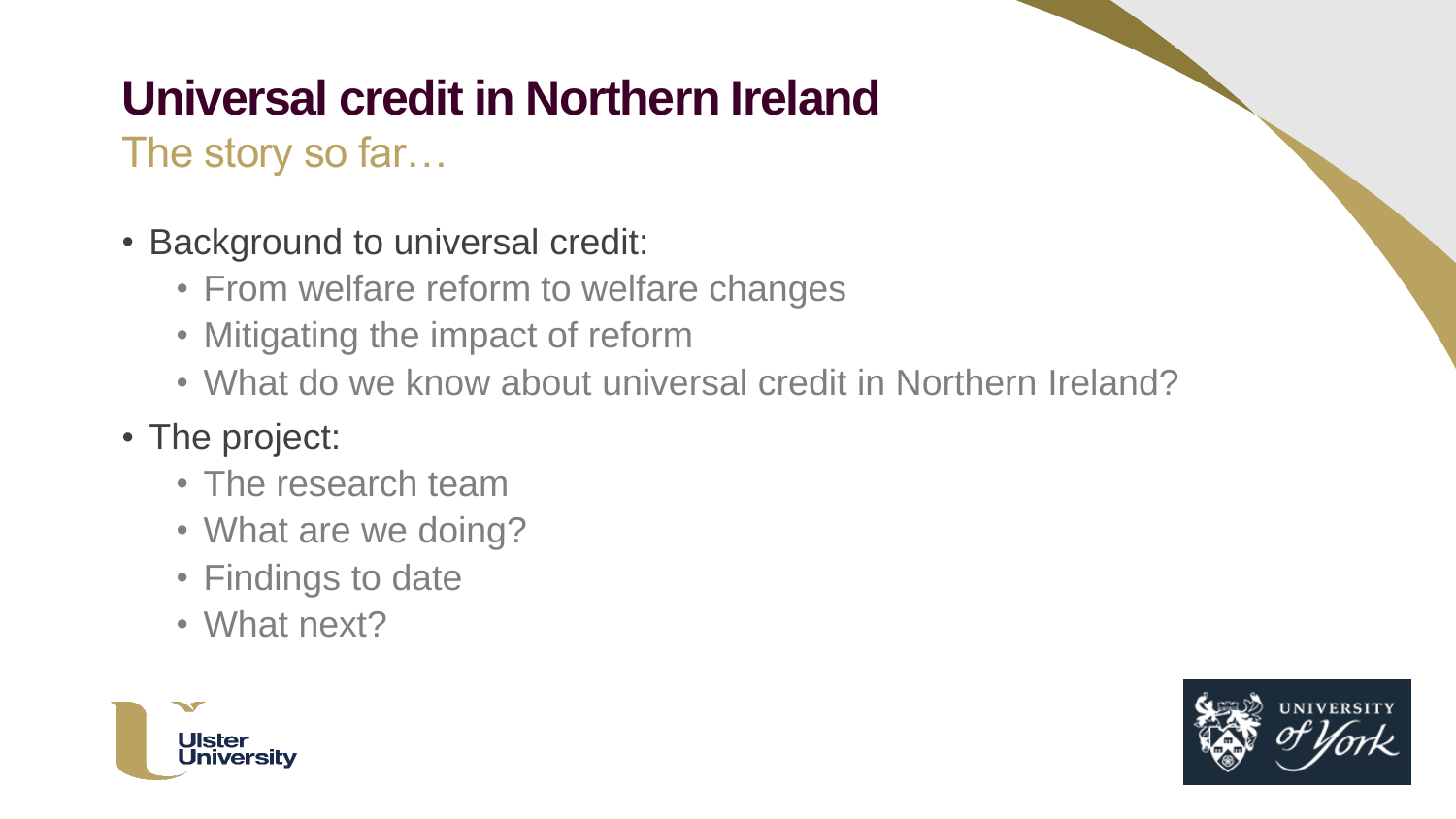# **Universal credit**

#### **Background**

- Jobseeker's allowance
- Employment and support allowance
- Income support
- Housing benefit
- Working tax credit
- Child tax credit





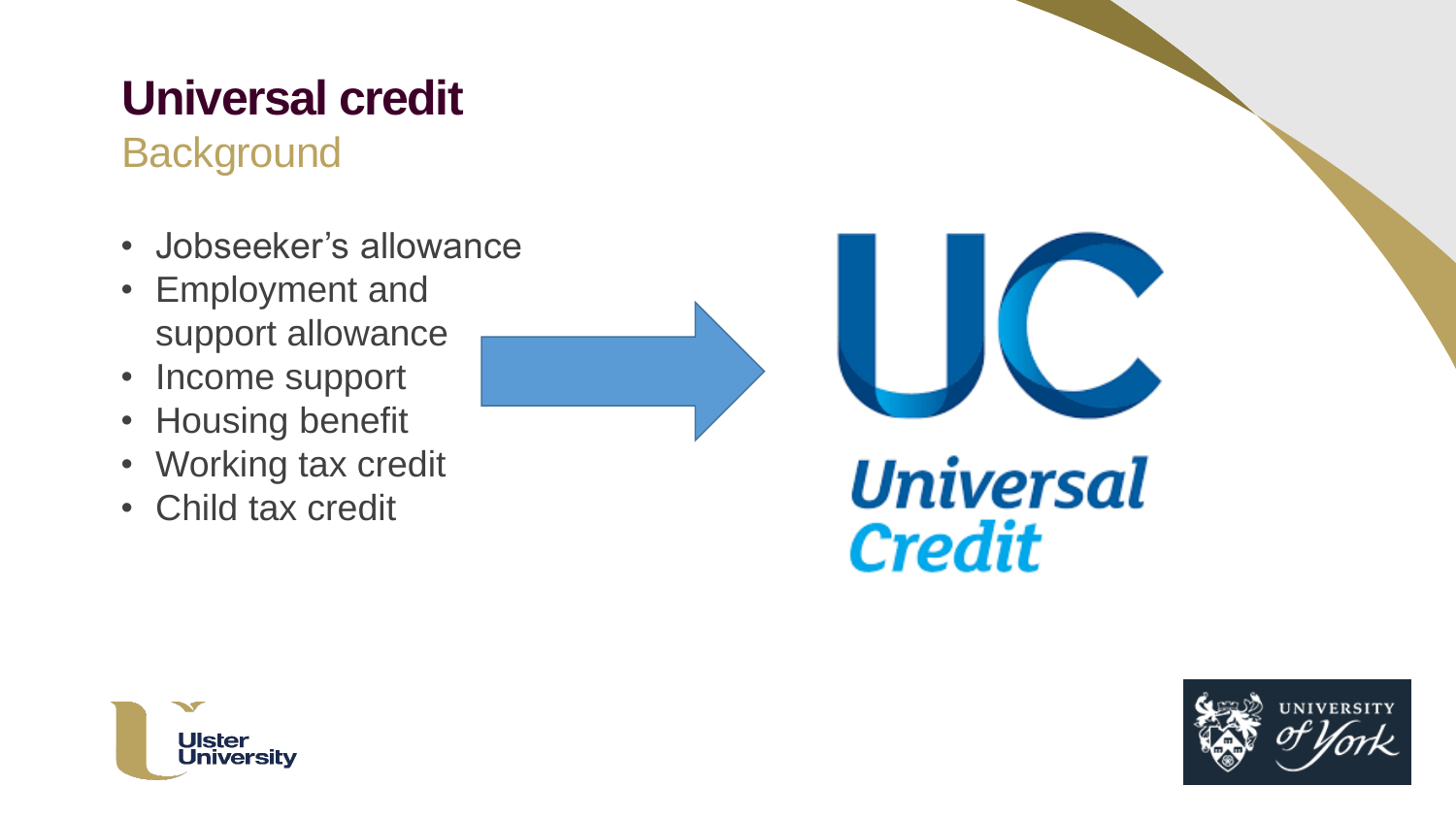# **Universal credit**

#### **Background**

"Sleeping off a life on benefits"

 $\sim$ 



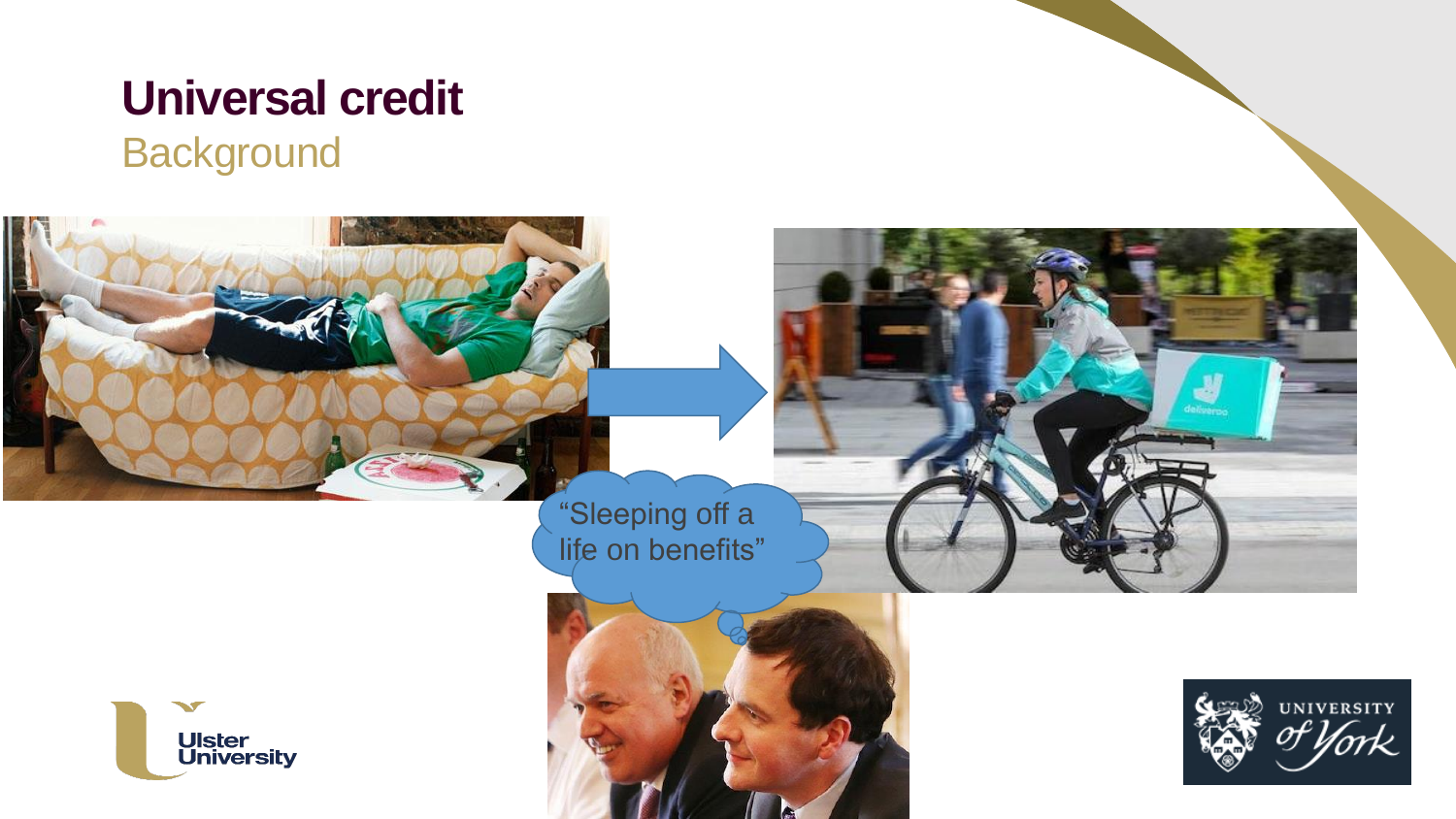### **From welfare reform to welfare changes**

#### Northern Ireland in crisis?

- Social security a devolved matter
- Parity convention same benefits as GB
- Post-2012:
	- Parties united in concern about coalition agenda
	- Lack of agreement on NI's ability to do things differently
	- Difficulty agreeing NI-specific set of reforms





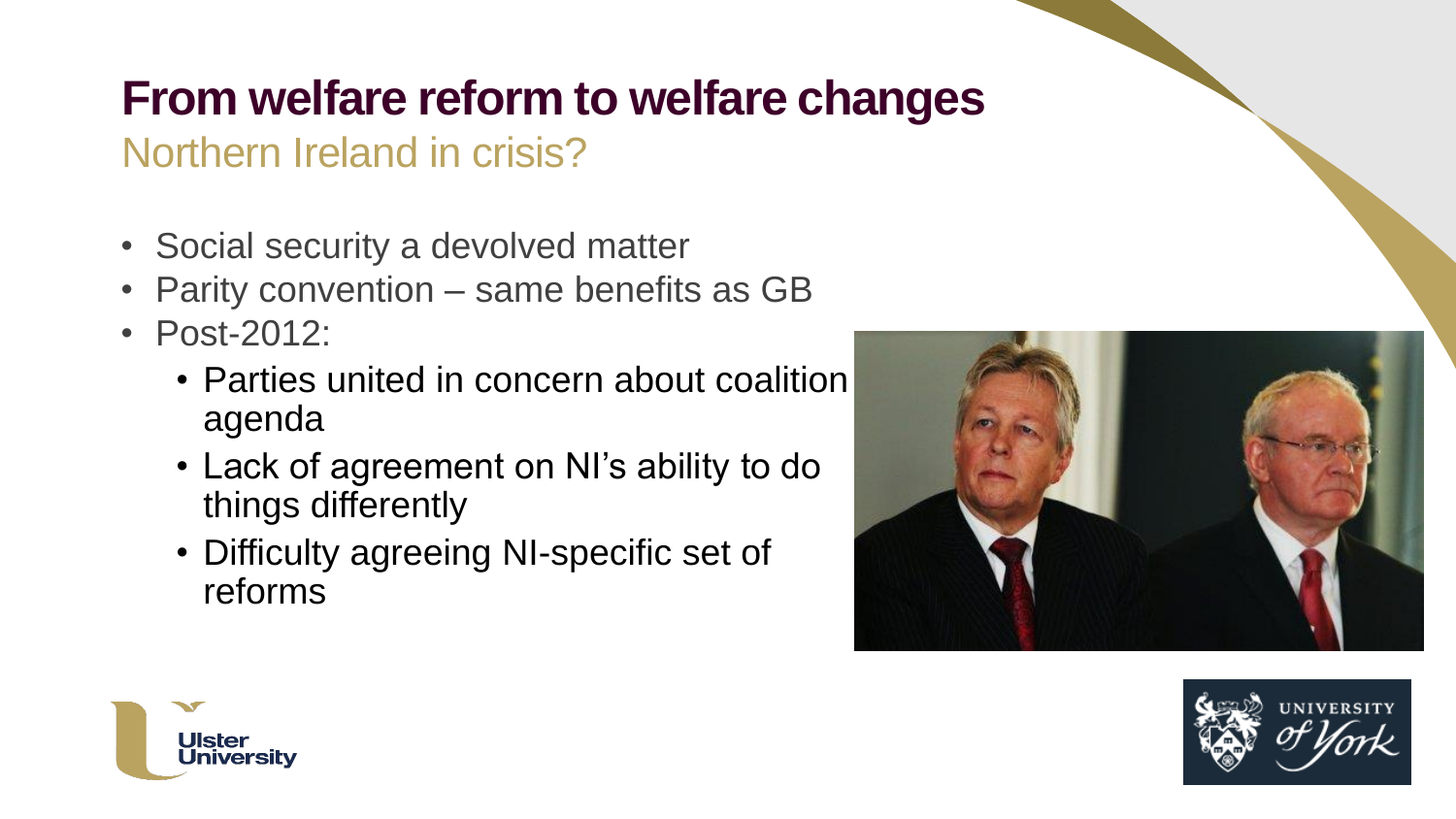### **From welfare reform to welfare changes**

#### Northern Ireland in crisis?

- Some general concerns about austerity
- Lack of a coherent NI welfare state ideology
- Impact of reform greater than GB:
	- High levels of disability
	- High levels of economic inactivity
	- High levels of under-occupancy (58%)
	- Larger household size
	- £650 per capita economic loss
		- £470 in GB, £530 in north of England





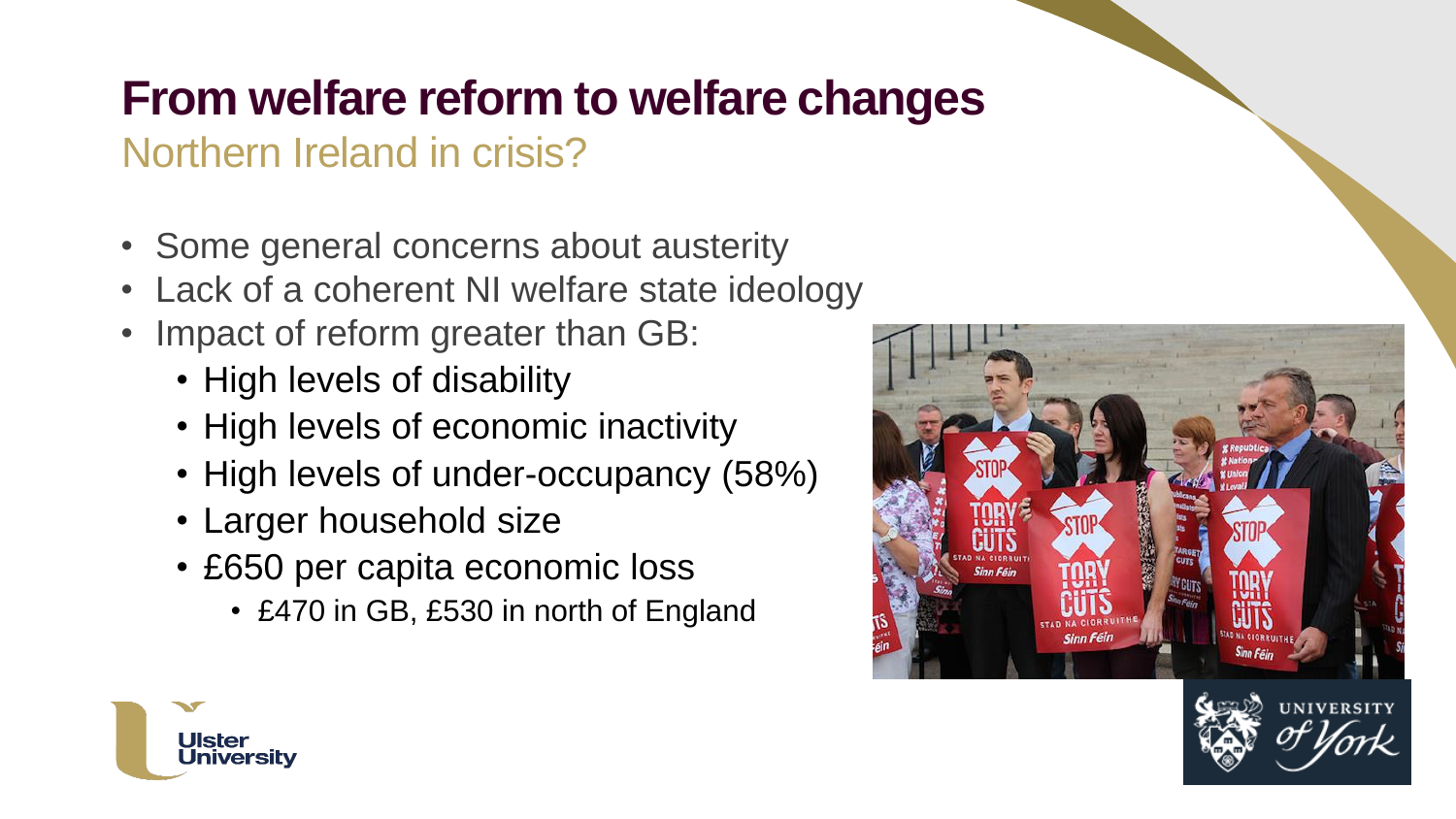### **From welfare reform to welfare changes**

#### Northern Ireland in crisis?

- Welfare Reform Bill fails to pass final stage
- Legislative consent motion on use of social security powers
- 2012 and 2016 reforms extended to NI
- £585m earmarked for mitigating measures working group to recommend
- UC Regulations made May 2016
- Implementation from Sep 2017 completed for new claimants by end 2018





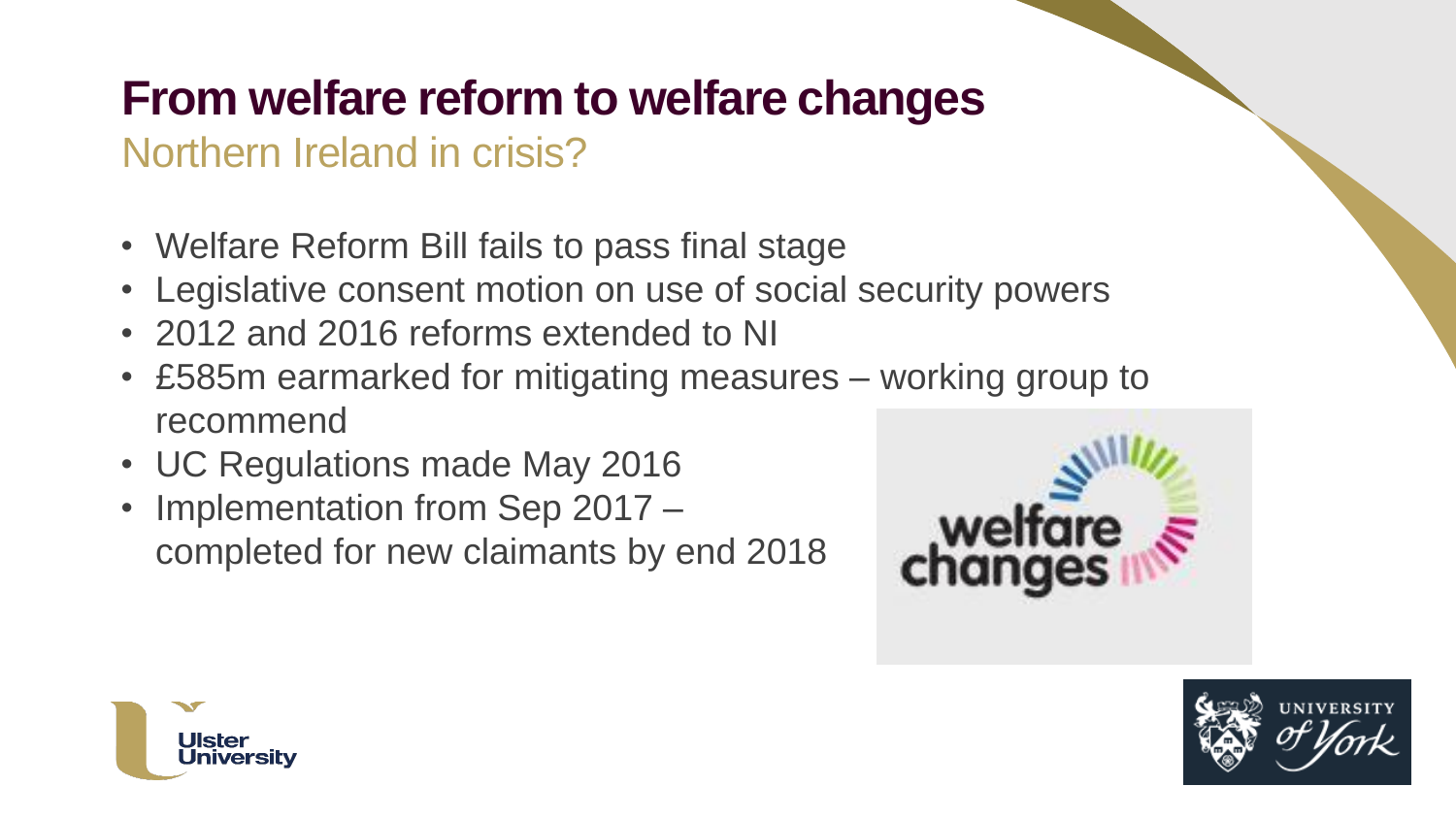## **Mitigating the impact of reform**

Universal credit payment arrangements

|                      | <b>Northern</b><br><b>Ireland</b> | <b>Scotland</b>           | <b>England/Wales</b> |
|----------------------|-----------------------------------|---------------------------|----------------------|
| Payment cycle        | Fortnightly<br>(default)          | Fortnightly on<br>request | Monthly (default)    |
| <b>Housing costs</b> | To landlord                       | To landlord on            | To claimant          |
|                      | (default)                         | request                   | (default)            |
| Joint claims         | Choice of single                  | Single payment            | Single payment       |
|                      | or split payment                  | (default)                 | (default)            |



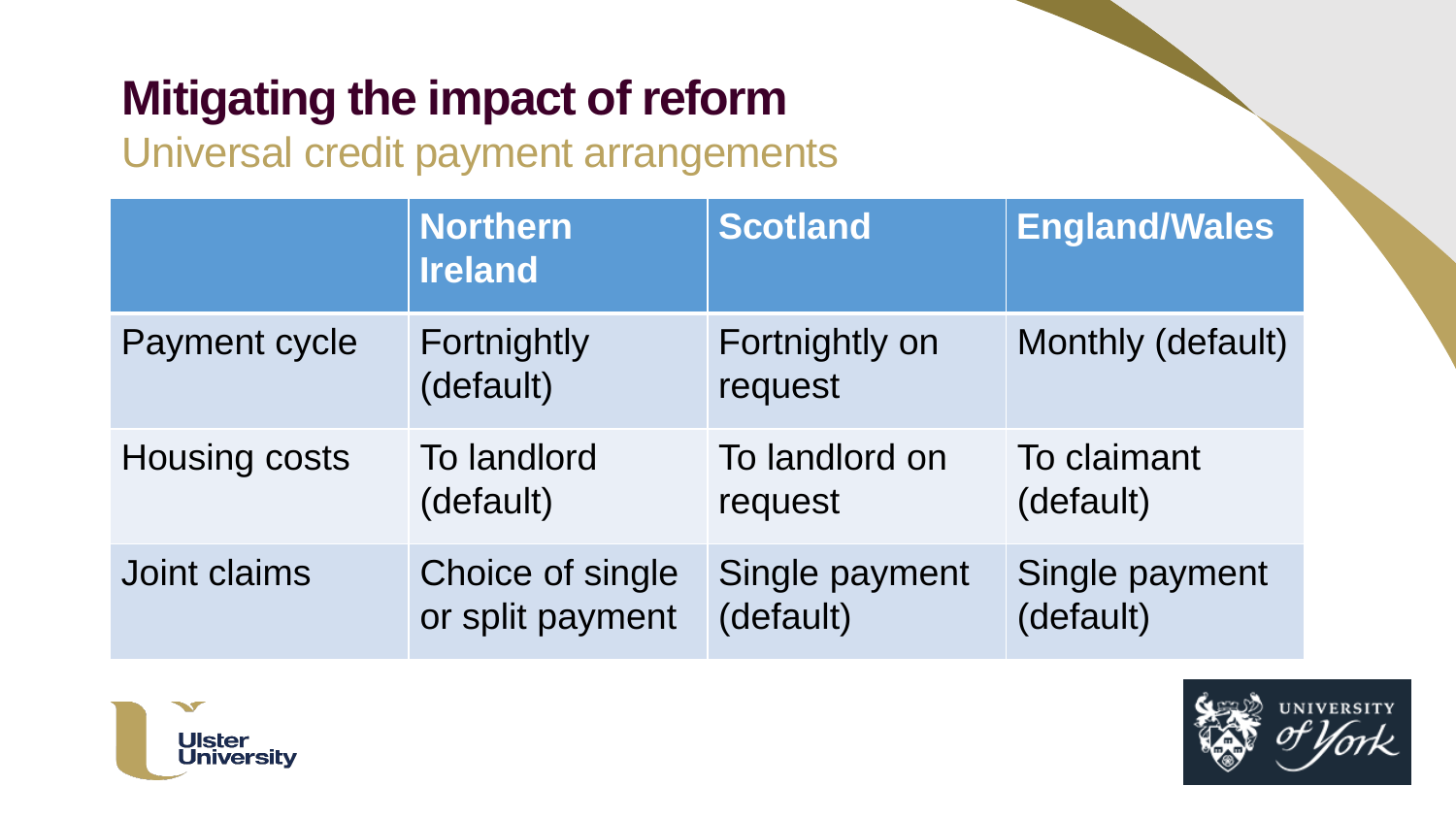# **Mitigating the impact of reform**

Supplementary payments

| <b>Loss mitigated</b>                                       | <b>Duration</b> |                                                   |
|-------------------------------------------------------------|-----------------|---------------------------------------------------|
| Social sector size criteria                                 | Ongoing         | Supplementary<br>payments to end<br>31 March 2020 |
| <b>Benefit cap</b><br>Loss of disability premium            | Ongoing         |                                                   |
|                                                             | Max one year    |                                                   |
| Loss of carer premium                                       | Max one year    |                                                   |
| <b>Contributory ESA eligibility limited</b><br>to 12 months | Max one year    |                                                   |



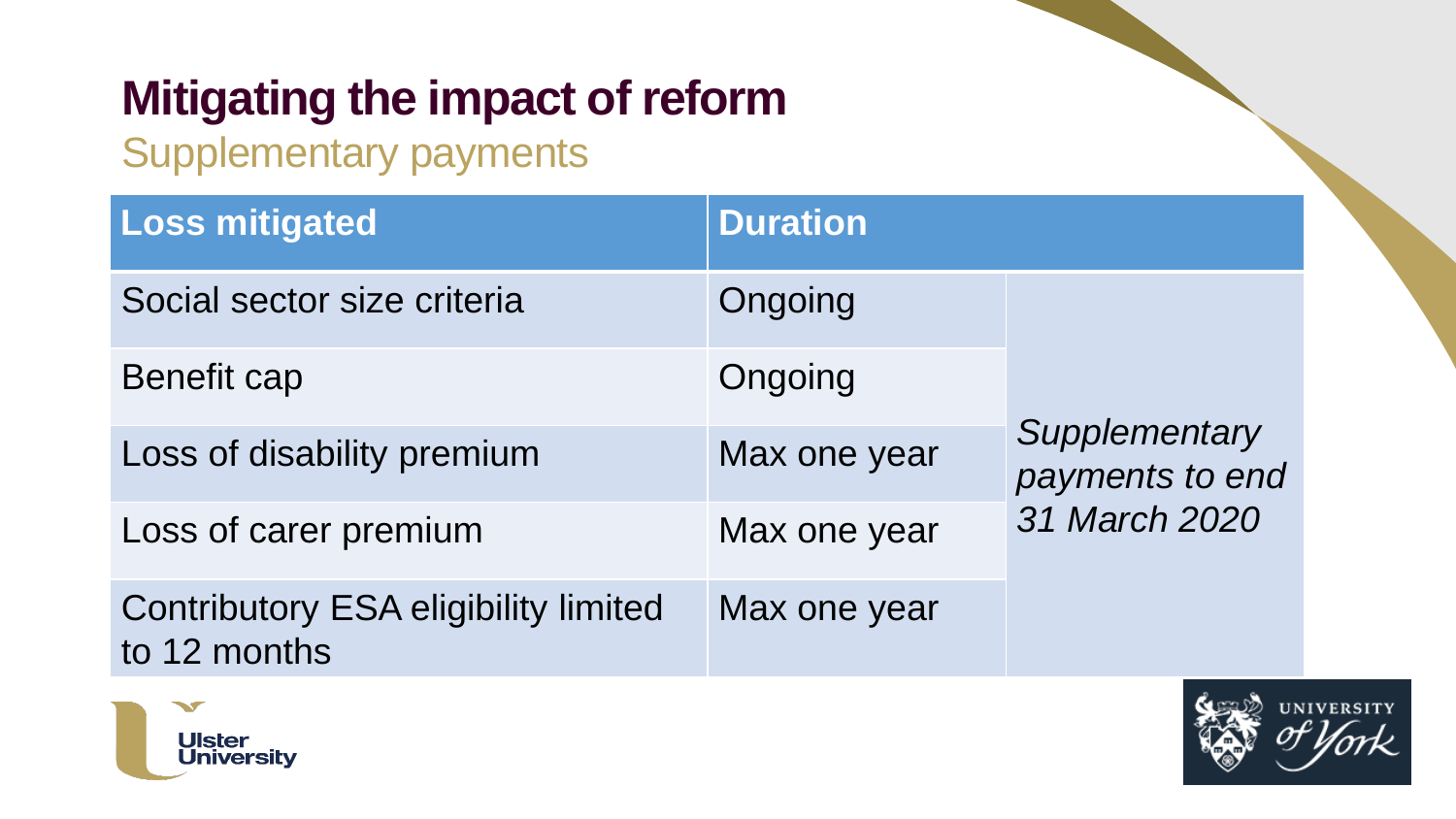# **Mitigating the impact of reform**

Claimant activation

- Maximum higher level sanction 18 months (36 months in GB, for now)
- Referral to advice line when sanction imposed
- Leaflet on avoiding sanctions published
- Lower sanctioning rate 3x to 5x as high in GB

#### To avoid a sanction:

- · go to meetings on time with your Adviser/Work Coach and take part in interviews (such as Work Focussed Interviews) - if for any reason you can't attend contact your Adviser/Work Coach as soon as possible as they may be able to re-arrange
- · remain available for work and agree to do the things that you have agreed in your Jobseeker's Agreement
- · apply for suitable jobs your Adviser/Work Coach tells you about
- · do everything your Adviser/Work Coach tells you to do to find work, such as attending a training course or updating your CV or completing a job search



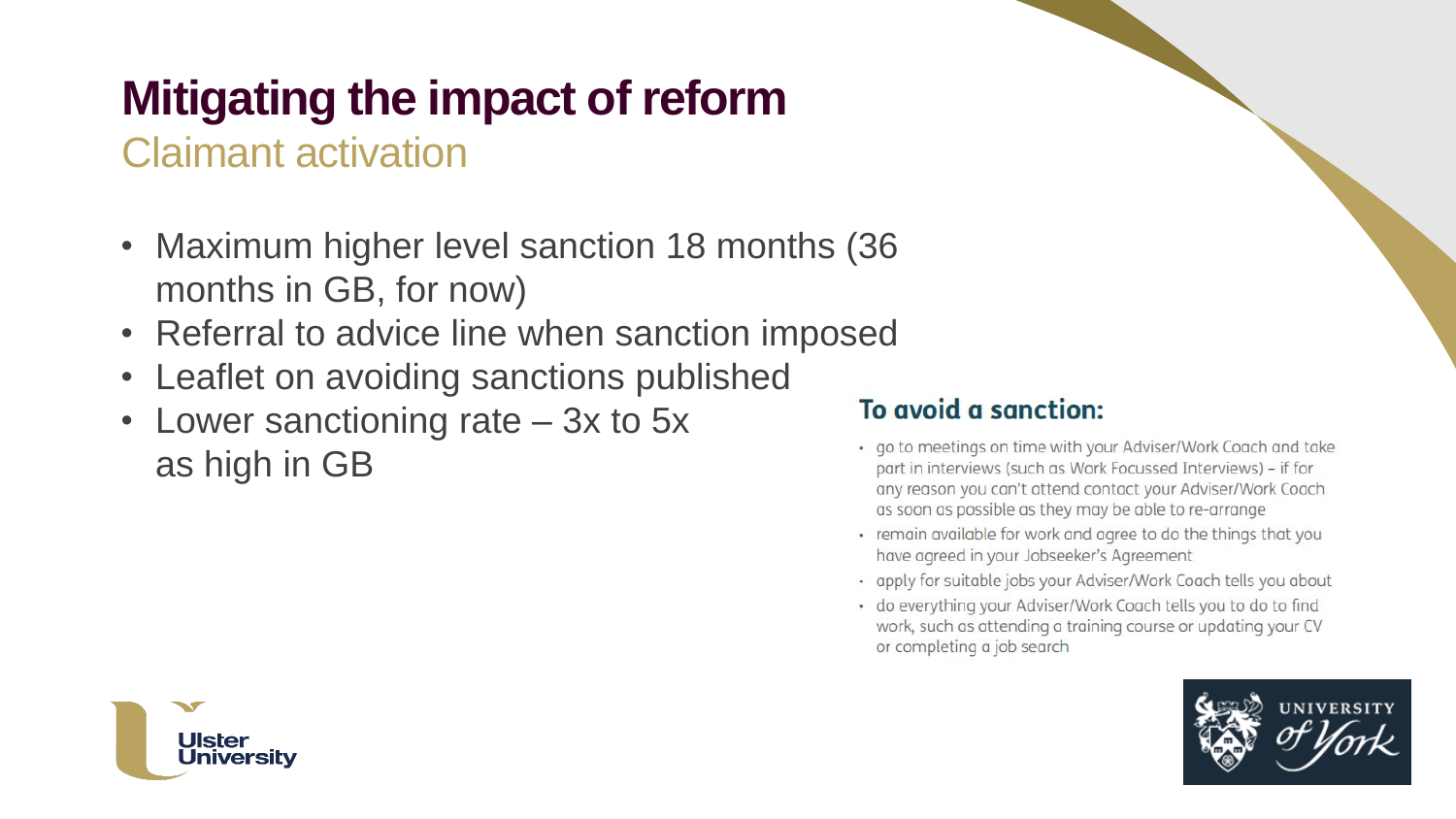#### What do we know?

- 77% of legacy benefit claimants aware of UC
- Only 10% know a great deal or a fair amount
- 20% say not easy to manage claim
- 78% agree 'I would be better off in work or working extra hours'
- 10% had not received a clear explanation of benefit conditions
- Supplementary payments awareness of existence, receipt and end date varies
- 52% say not enough jobs to apply for
	- *Department for Communities, 2019*



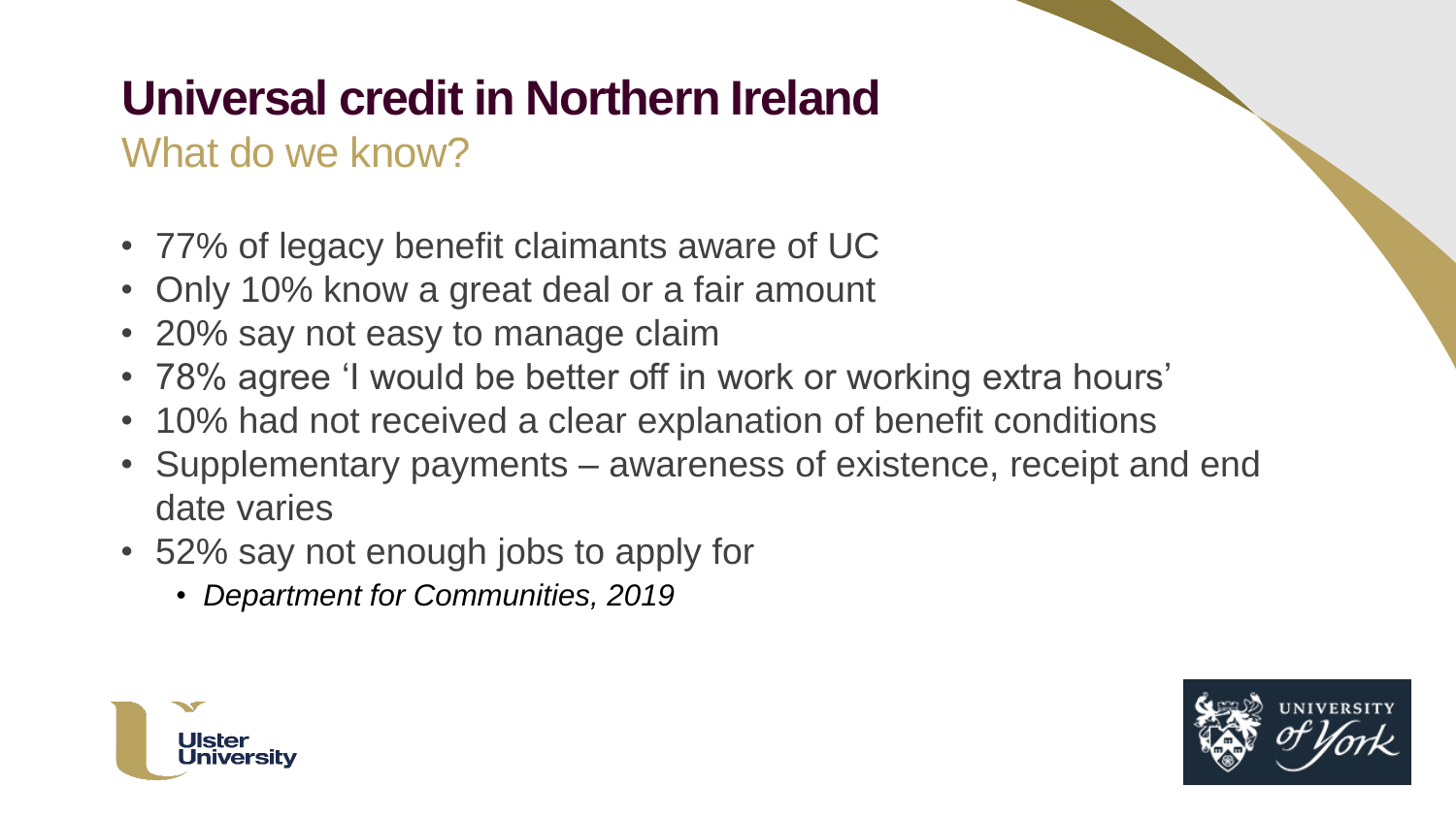#### What do we know?

- Assembly has met for one day since Jan 2017
- Supplementary payments require affirmative resolution
- 32,777 claimants get SSSC supp. payment
	- 129 lost eligibility by Jun 2018
	- Average arrears rose from £48 to £174 by Nov 2018
	- 45% of waiting list single people 18% of stock one-bedroom
- 1,580 claimants get benefit cap supp. payment average £48/wk
	- 84% lone parents, rest couples with children
- 'Cliff edge' looming
	- *NI Housing Executive, 2018; Advice NI/Housing Rights/Law Centre NI, 2018*



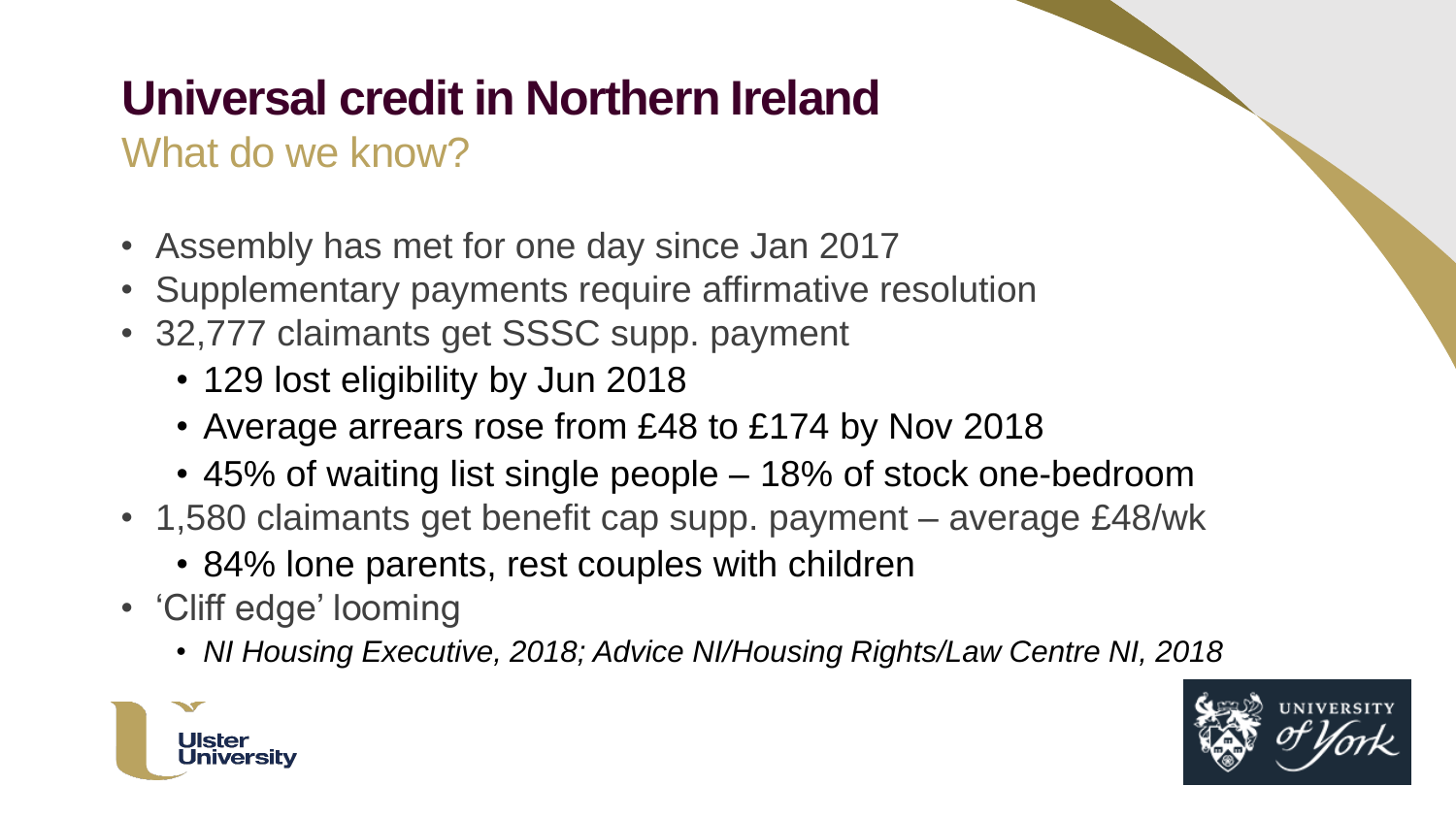#### Research team



- Ruth Patrick
- University of York
- Principal investigator

#### For whose benefit?

THE EVERYDAY REALITIES OF **WELFARE REFORM** 



PATRICK Baraness Ruth Lister of Burterse



- **Mark Simpson**
- Ulster University
- Co-investigator



Social security systems based on dignity and respect

Mark Simpson, Grimne McKeever and Anne Marie Gray







Funder: Joseph Rowntree Foundation Other contributors: Gráinne McKeever (Ulster), Ann Marie Gray (Ulster), Peter Dwyer (York)

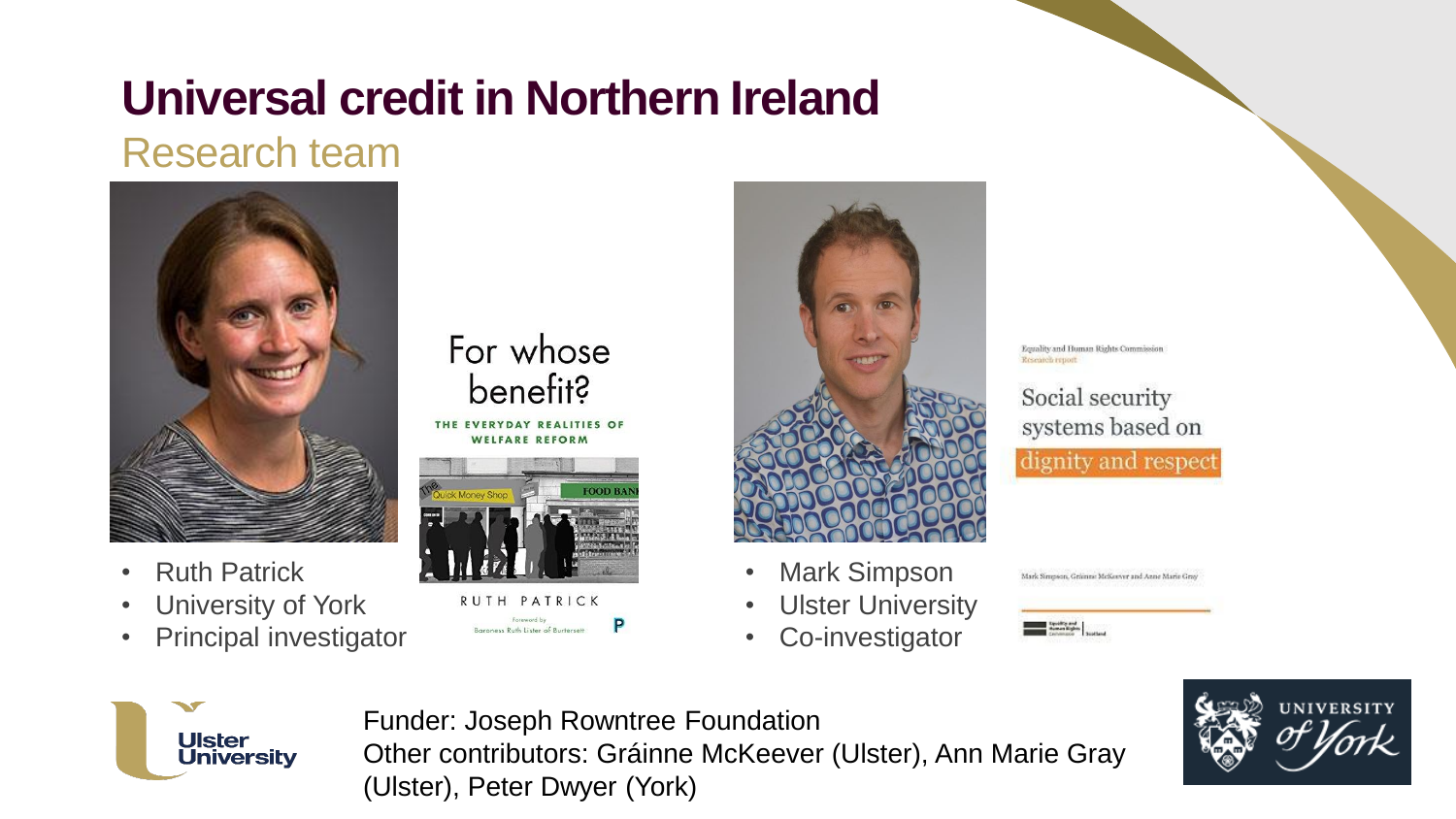#### What are we doing?

- The voice of experts by experience
- Participatory research with UC claimants
- Individual interviews, then workshops
- Does UC live up to its own aims?
- Does it enable claimants to live with dignity?
- What is the contribution of the NI mitigations?



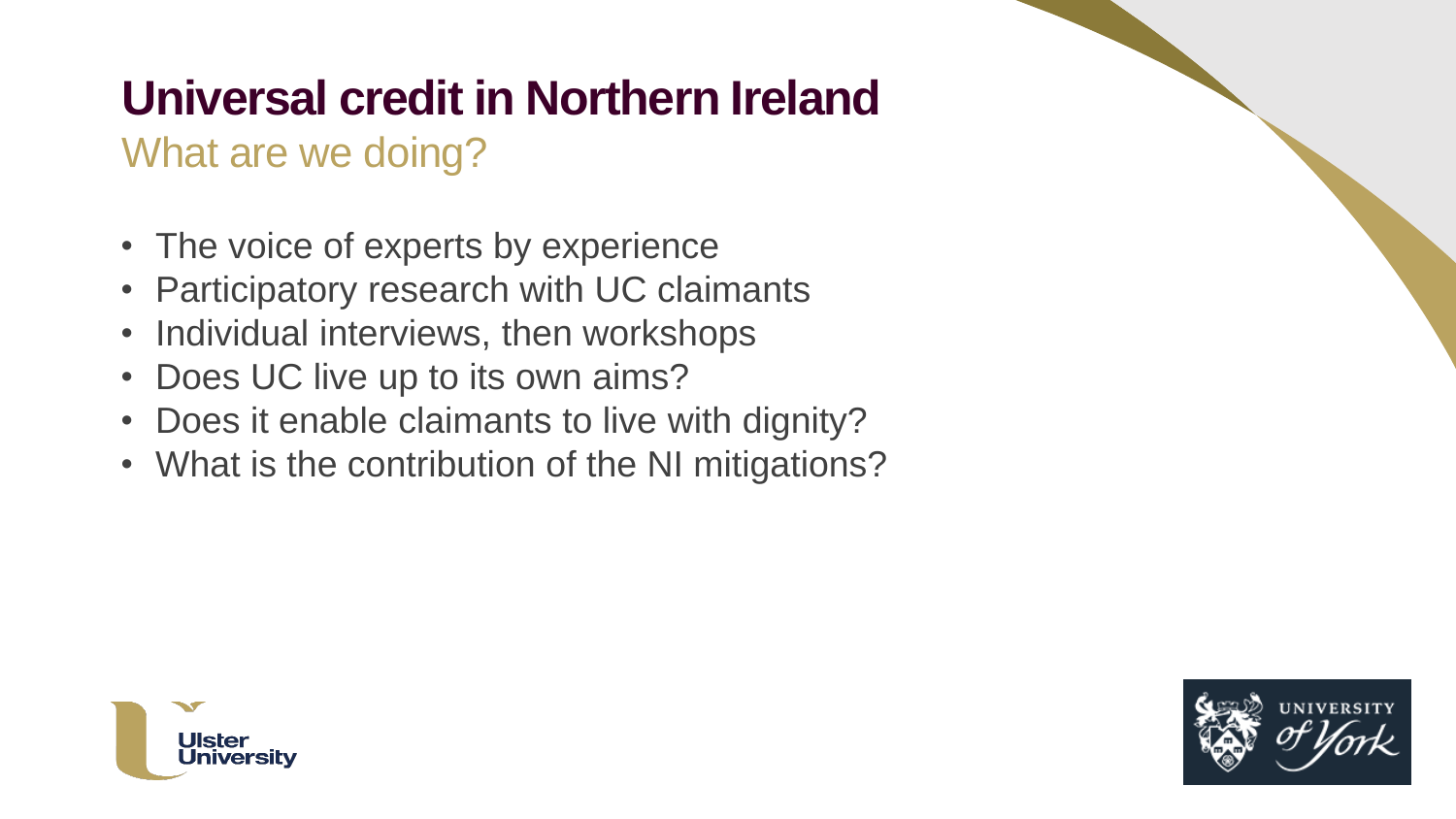#### What are we doing?

- **Phase 1:** Interim report on universal credit in NI; submission to NI Affairs/Work & Pensions Committee inquiry
- **Phase 2:** Recruitment; One-to-one interviews with UC claimants
- **Phase 3:** Participatory workshops with UC claimants
- **Phase 4:** Engagement with policymakers and stakeholders



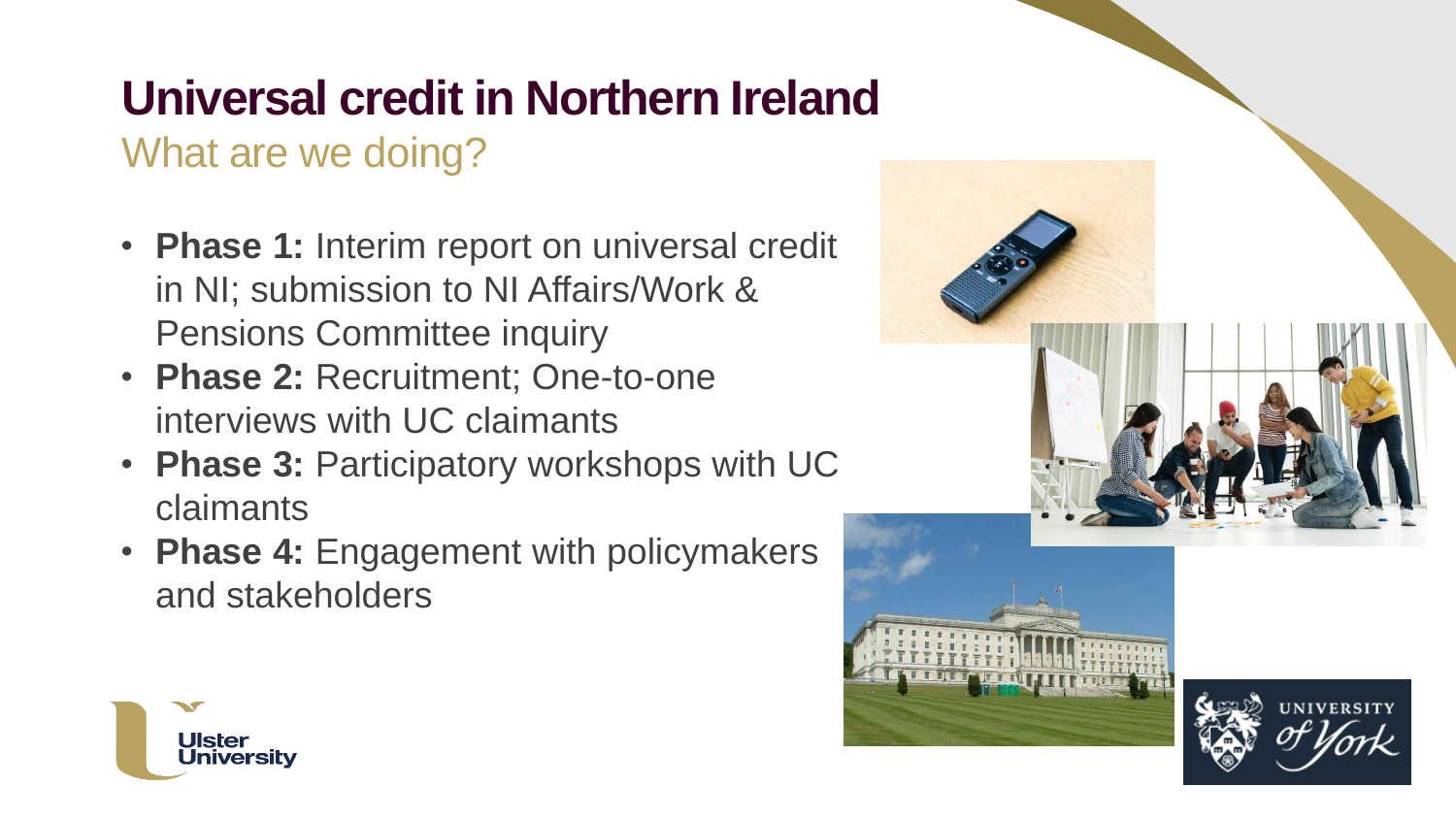#### Progress on phase 2

- Recruitment progressing slowly
- 7 initial interviews (total 8 claimants) completed
- Further interviews scheduled
- Some difficulty with recruitment
- Some common aspects of experience emerging



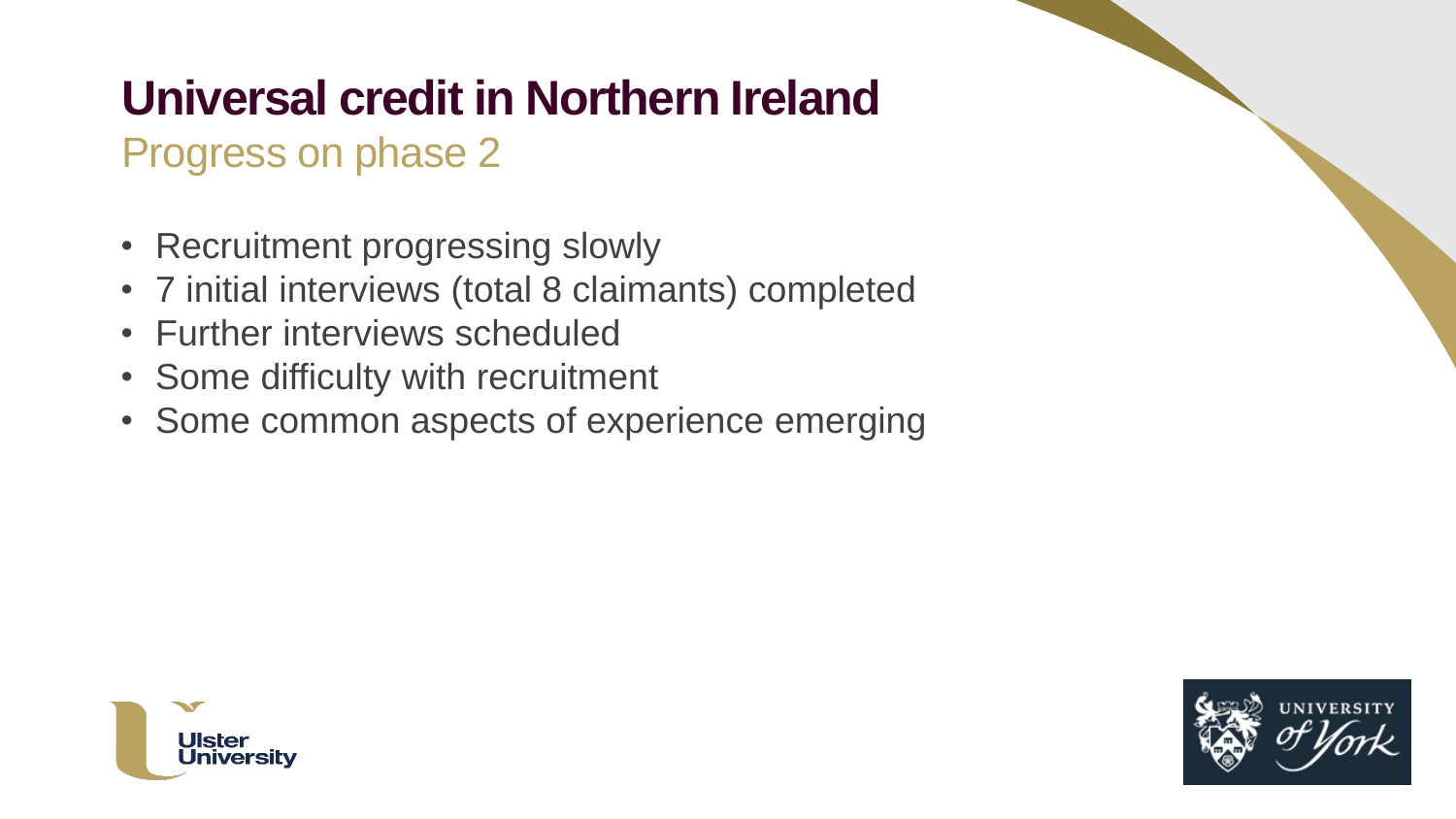Emerging findings

Jniversitv

#### **How participants have come to UC**

- WTC claimant left job
- ESA claimant moved from parents' house to social housing
- IS claimant couple, wife's PIP application unsuccessful  $\rightarrow$  husband's CA claim terminated
- In-work JSA claimant made redundant/changed job
- IS claimant moved from parents' house to private rental
- CA/IS claimant's mother died  $\rightarrow$  CA claim terminated and became named tenant of NIHE property
- Off work on long-term sick, receiving SSP but needed support with housing costs

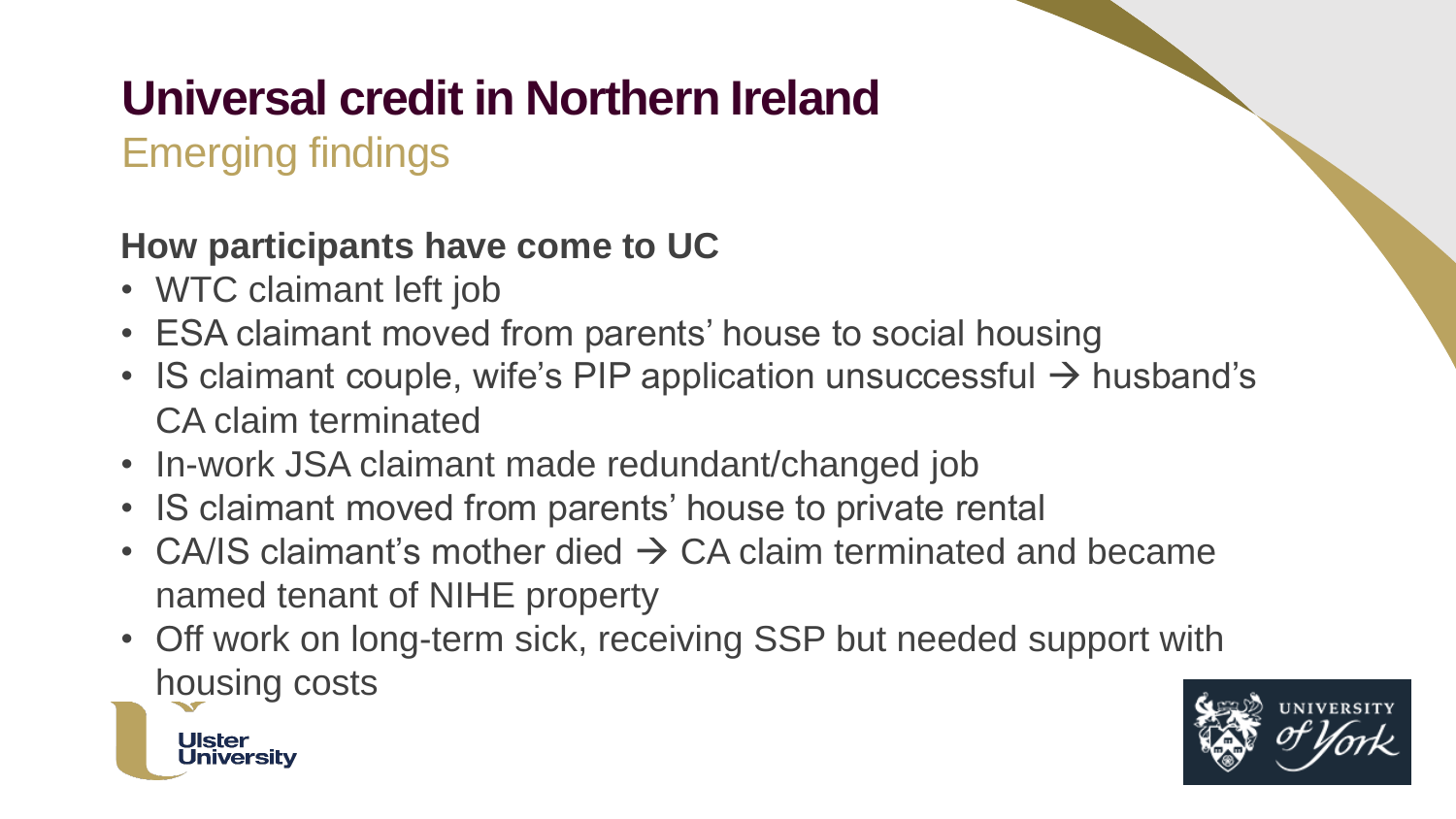Emerging findings

#### **Application process and claim management**

- Mixed experiences some found process confusing and struggled with (computer) literacy
- More IT-literate participants found online application straightforward, but some frustration at number of follow-up appointments
	- *"I had to bring my wee baby who was just out of hospital, because they needed to see that I had a baby. And I have all the proof that they needed, but they still needed me to bring the baby down."*
		- Lone parent, out-of-work claimant



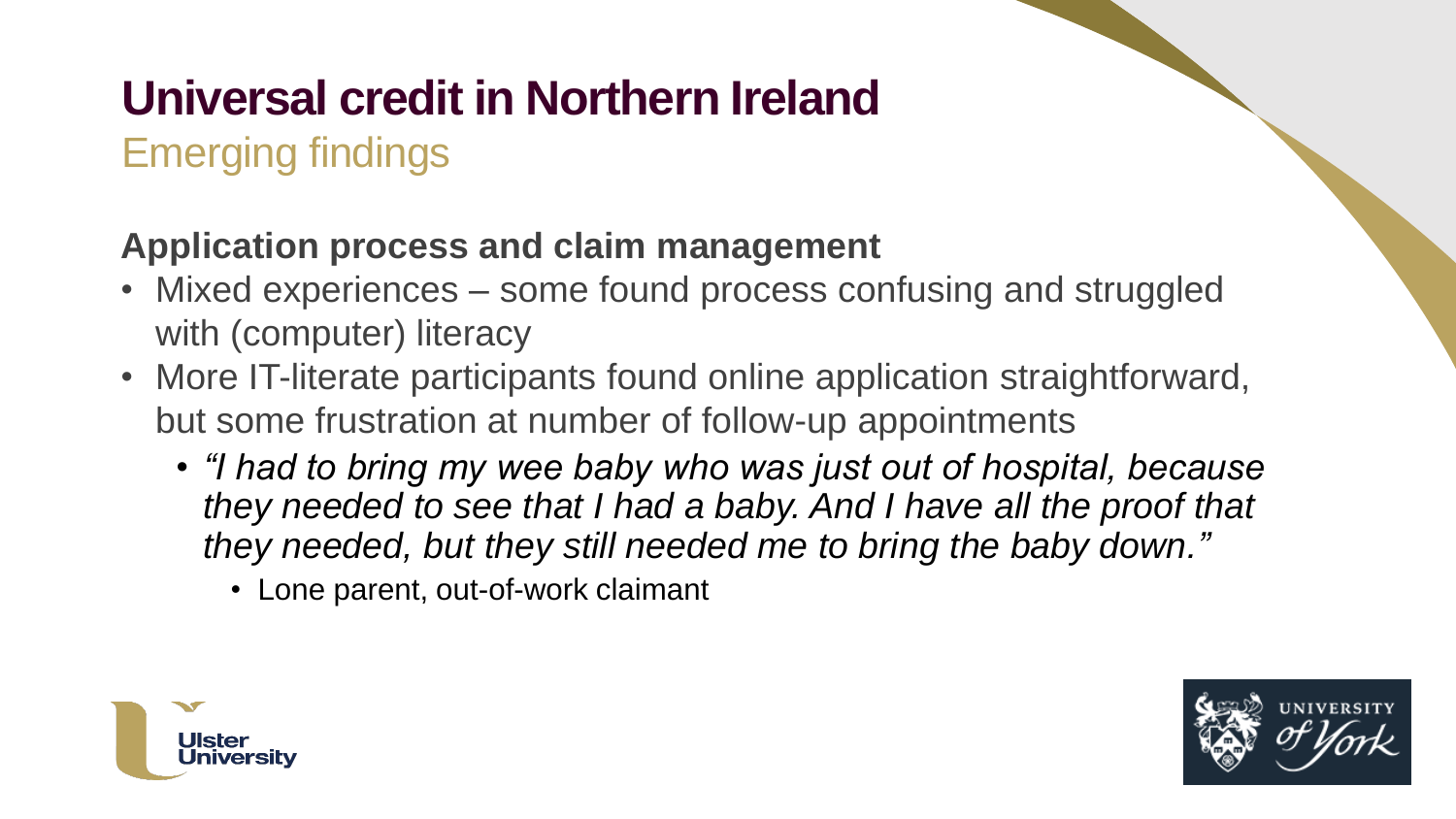#### Emerging findings

#### **Experiences of application process and claim management**

- Widespread perception that staff not adequately prepared:
	- *"Income support, they knew everything. Everything you asked they had the answer to and they were quite happy to give me totals of exactly how much you would receive. Universal credit didn't seem to have a clue what I would receive. The girl to me said it's, ah, it's a learning curve for all of us. We're learning the same as you. And that shouldn't be the case."*

Lone parent, in-work claimant



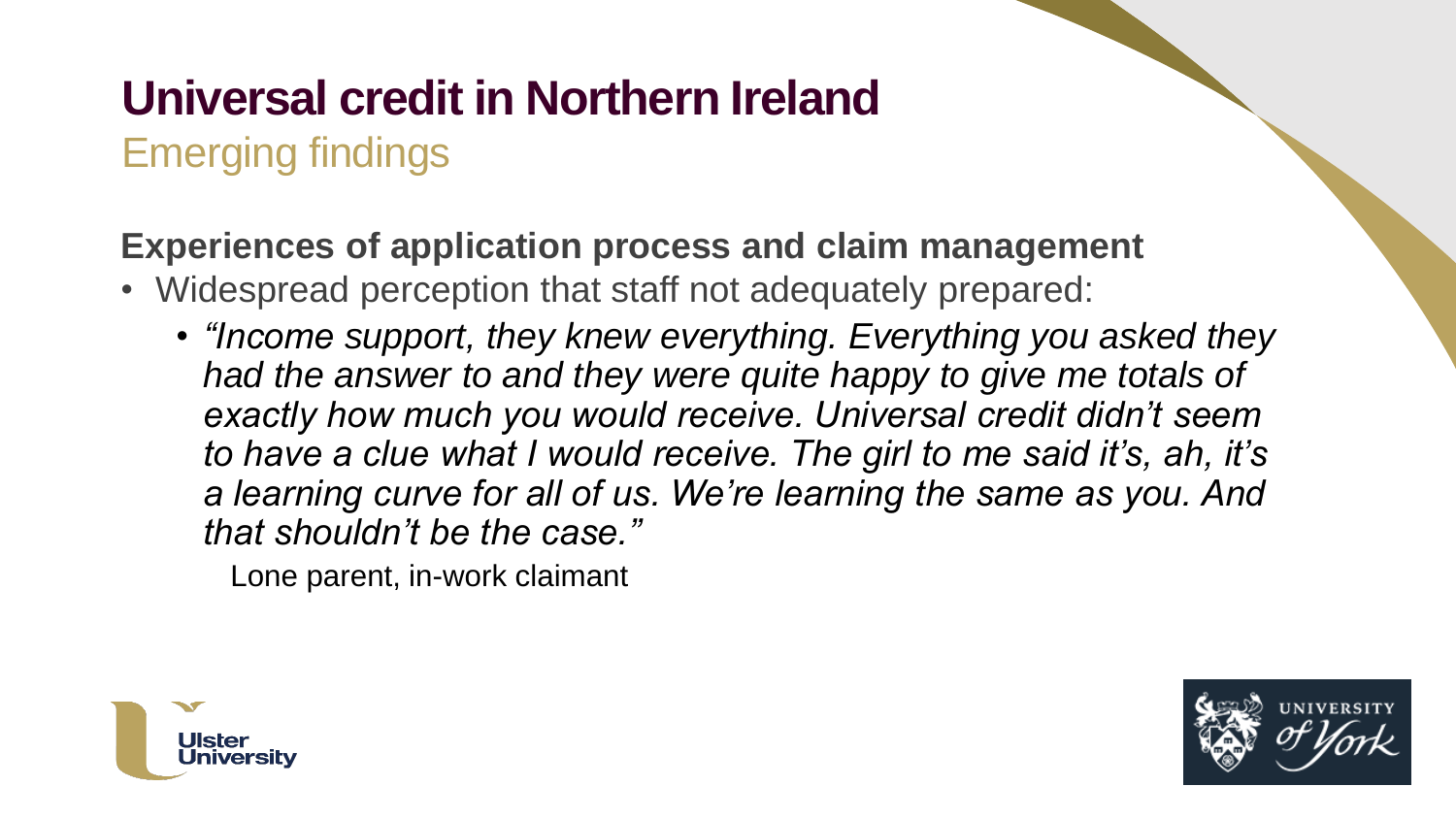Emerging findings

#### **The waiting game**

- Officially, five weeks from application to first payment
- In practice, often longer
- Borrowed money or relied on charity to survive
- Resentment at being forced into debt/arrears at start of claim
- Staff not proactive in drawing attention to discretionary support grant
- Confusion about whether payments could be backdated
	- *"For me it's a flawed system. You're on a benefit that puts you in debt before you get it. That can't be right."*
		- Single male, limited capability for work



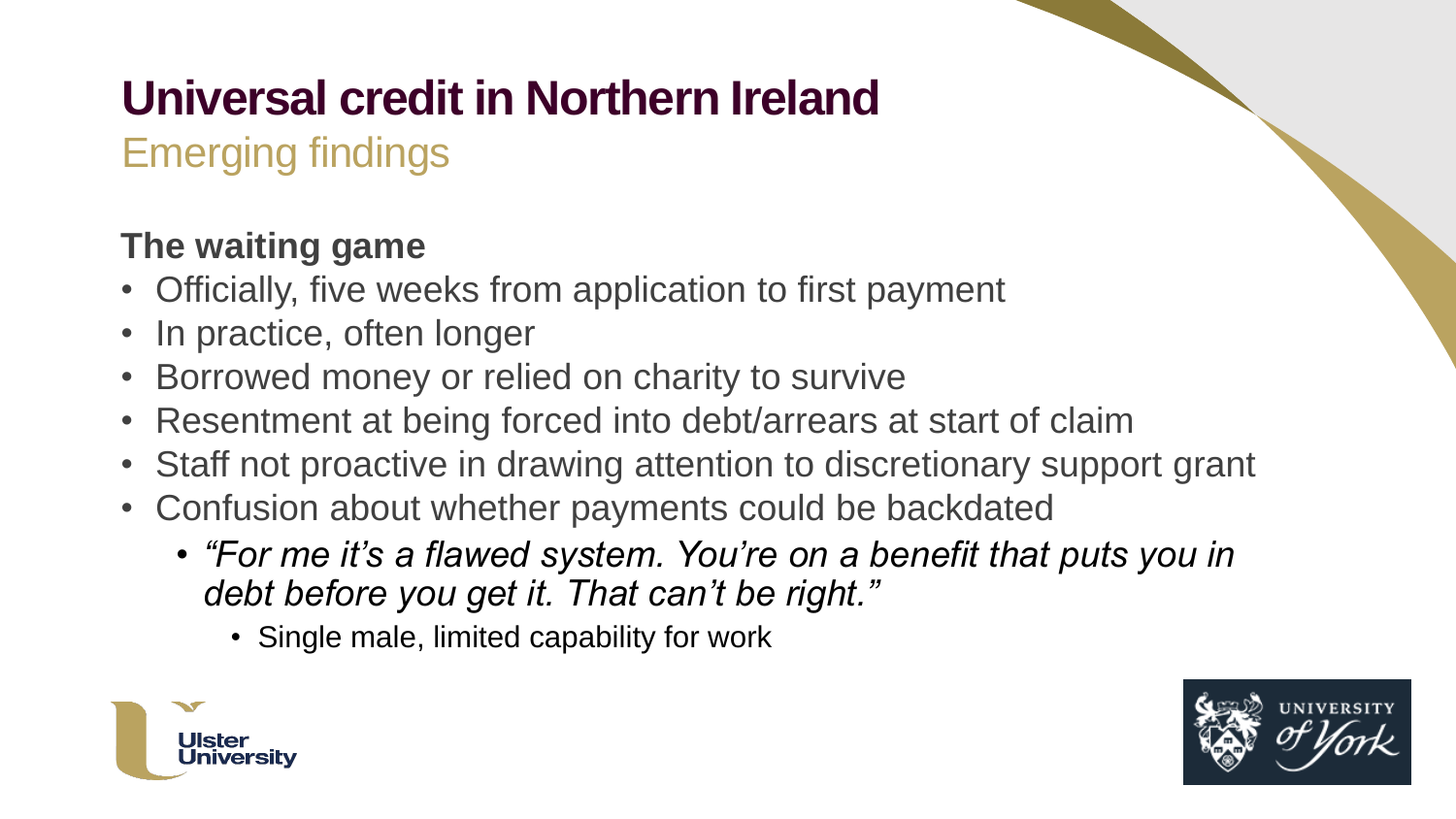Emerging findings

#### **The waiting game**

Ulste

Jniversitv

- *"I knew about the grant, but they tried to offer me the advance. I took a pound advance and I asked for the grant, so I got £250. They don't tell anybody about it… They did try and offer me an advance of four hundred and something, at £17 a week repayment. That's absolutely ridiculous, because if you're only getting standard, £321, something like that, to get £17 a week taken off that… It's shameful that they're not telling people about the grant, because you can get a good bit of money on that. Not as much as you would from the advance, but they're pushing the advances… With the old system you weren't in debt straight away."*
	- Single male, in-work claimant

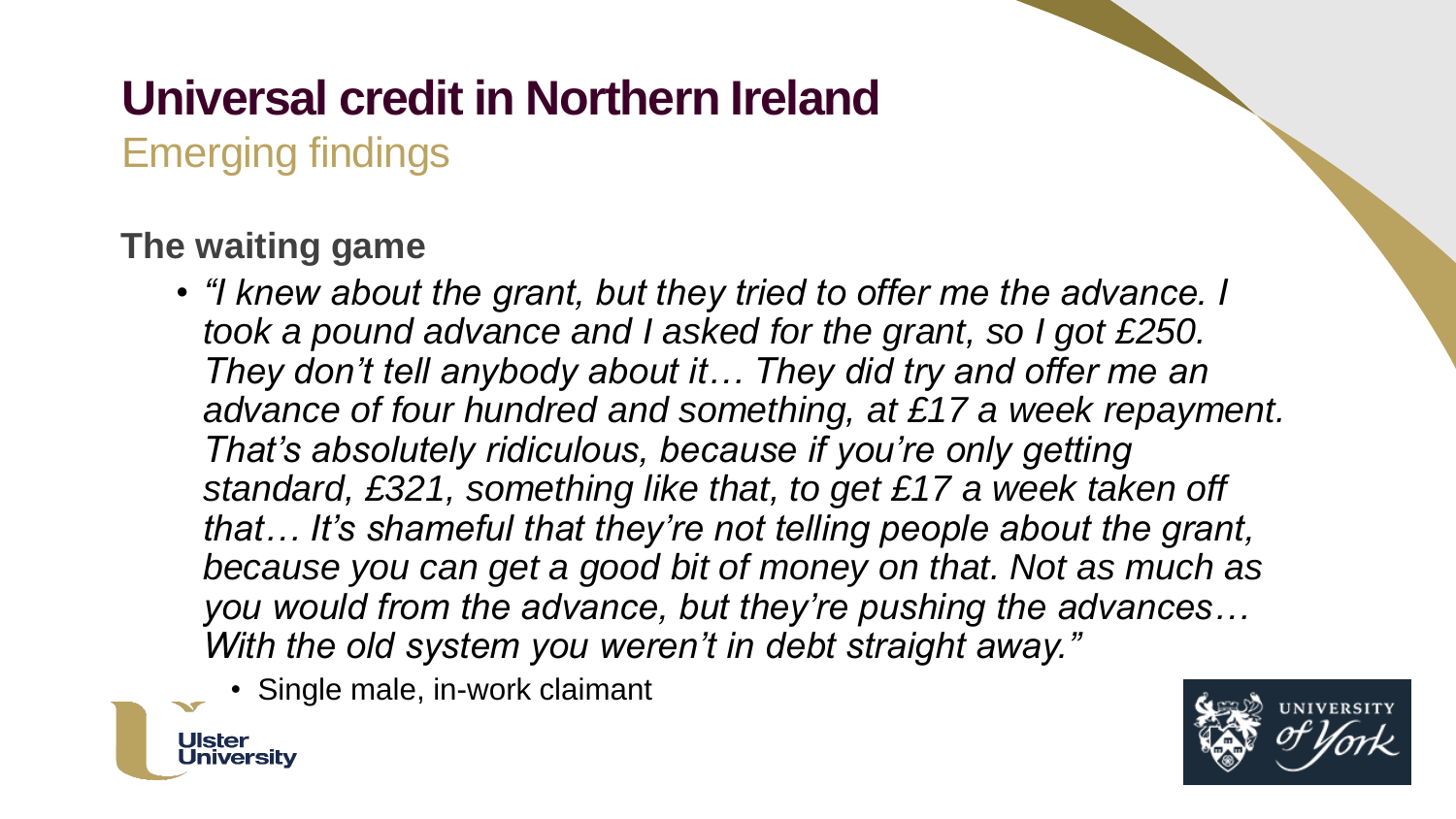Emerging findings

#### **Conditionality and compliance**

- Participants generally showed strong labour market orientation
	- Lone parents' aspirations influenced by children's needs
	- Limited capability for work claimants would rather be in paid work
- Staff largely portrayed as understanding
	- "I went down to the design centre buildings and this guy turns and goes 'who the hell are you?' I said I've been sent down here and he goes 'I'm a work coach.' I said I know, I told them I don't need a work coach."



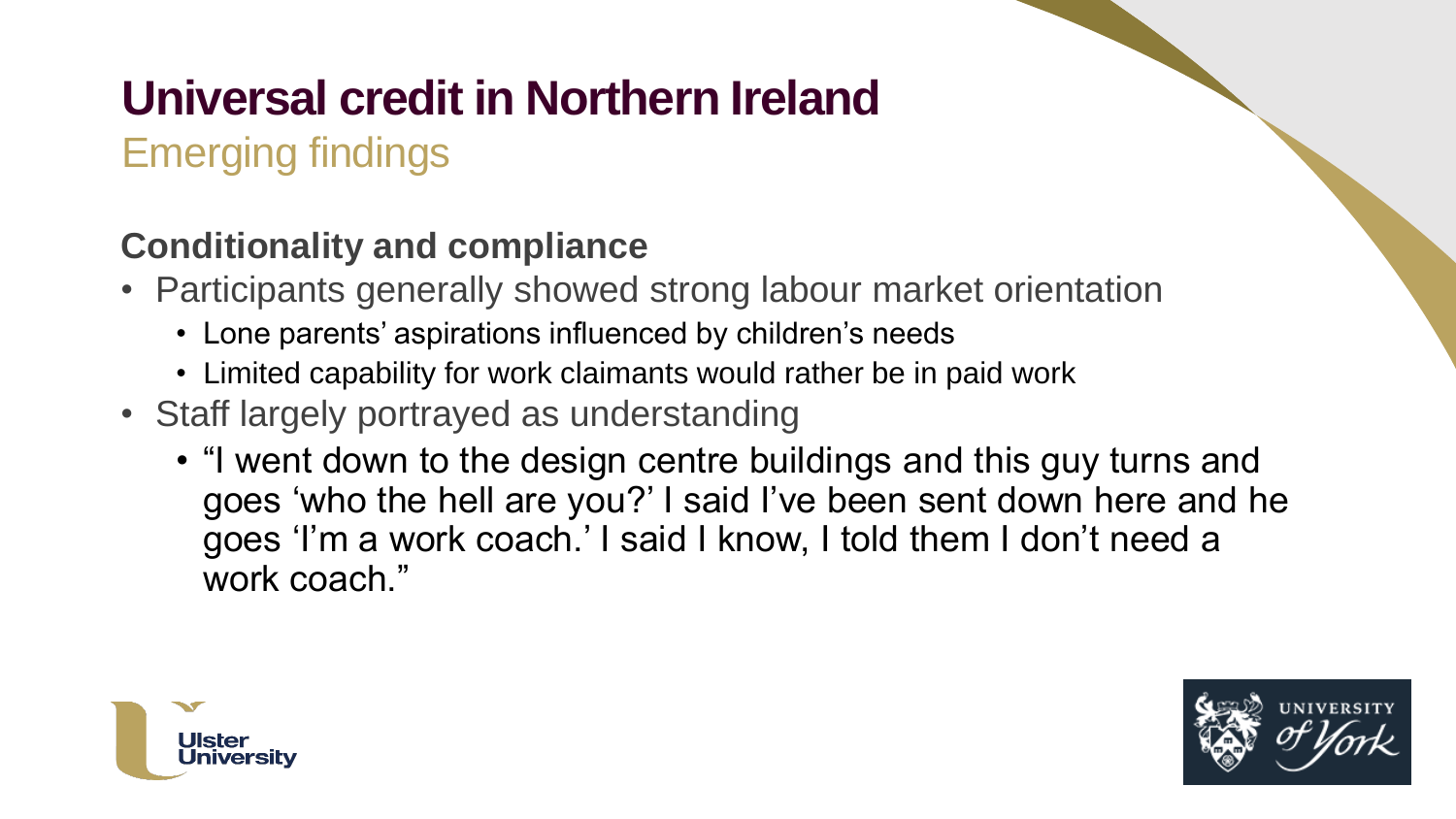Emerging findings

#### **Conditionality and compliance**

- System seen as less accommodating
	- "My work coach person… he's even said himself, I'm putting on this you're not eligible for work. Now that alone should've told somebody I don't need to go [for an assessment], you just need to change it over.
		- Member of joint-claim couple, limited capability for work
- Fear of sanctions remains
	- "If you don't go down to your meetings with your work coach you will be took off universal credits and you'll be put onto jobseeker's and you'll have to go out to find work, that was what they told me… And if you miss your appointment as well, it can affect your payments, you can get less, far, far, far less."
		- Lone parent, out-of-work claimant



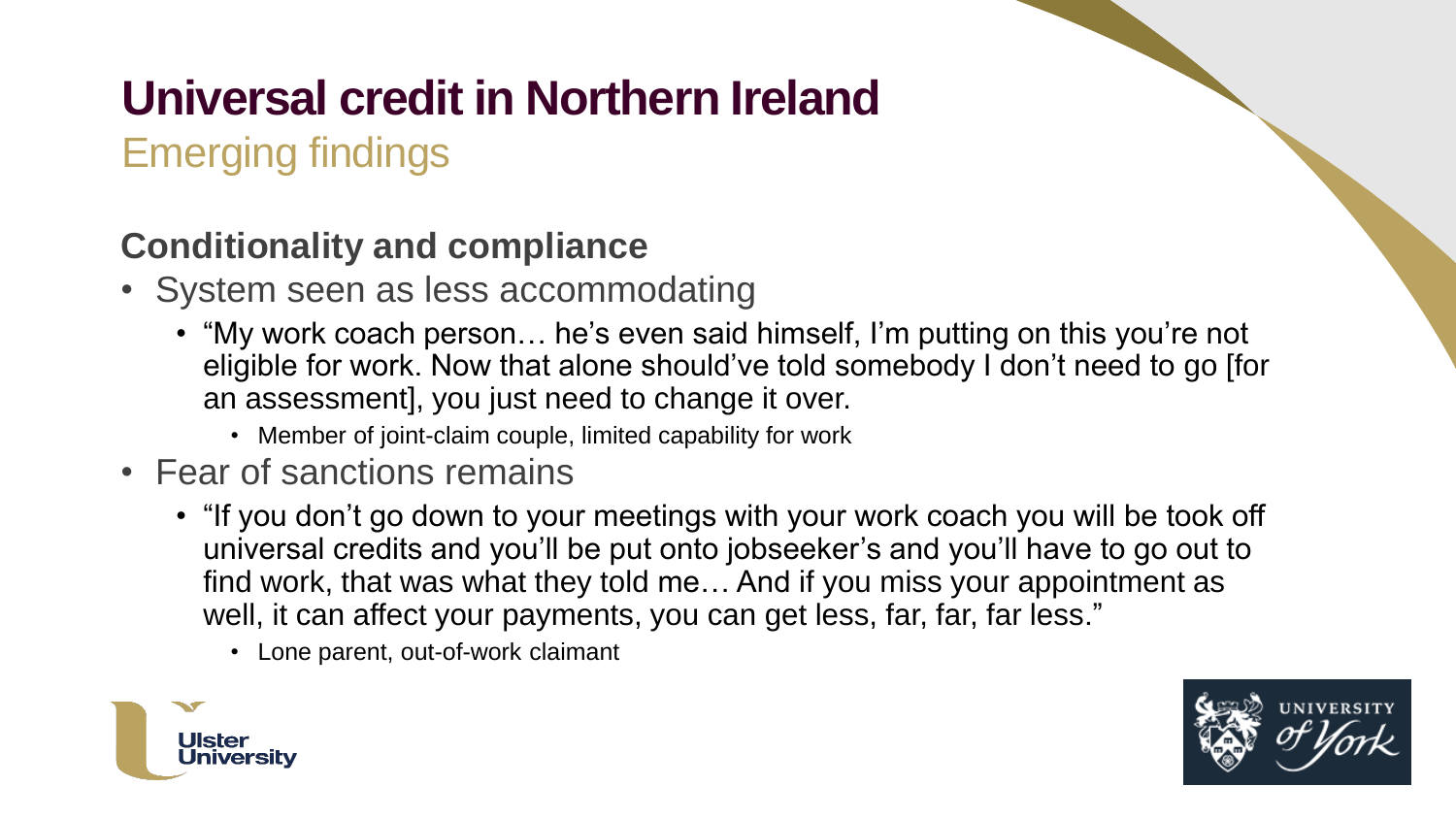Emerging findings

#### **Living on UC**

- NI mitigations
	- Payment patterns
		- Fortnightly payments assist with budgeting
		- But undermined by uncertainty over how much would be received and varying gaps between payments
		- Claimants of multiple legacy benefits still find UC a struggle
		- Not enough money to budget anyway
		- Commencement of direct payment to landlord problematic



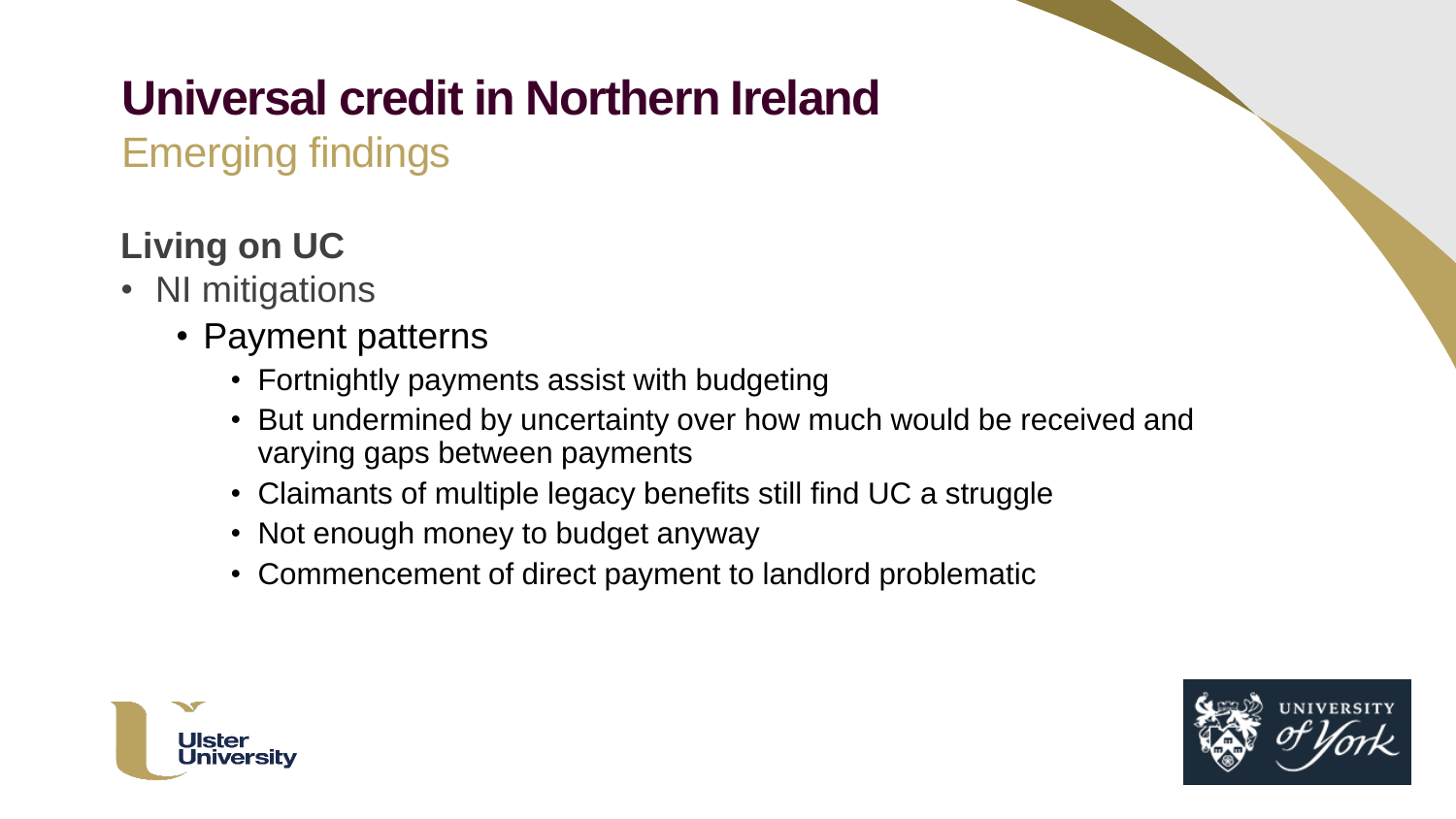Emerging findings

#### **Living on UC**

- NI mitigations
	- Supplementary payments
		- Two receiving SSSC supp. payment (one spare bedroom)
			- One believed would be exempt anyway
			- One did not receive supp. payment automatically
		- Couple receiving PIP and CA supp. Payments
			- Do not understand why this deemed a change of circumstances
		- Private tenant with rent over LHA
			- No supp. payment
			- Received DHP lengthy application process, less than half of shortfall



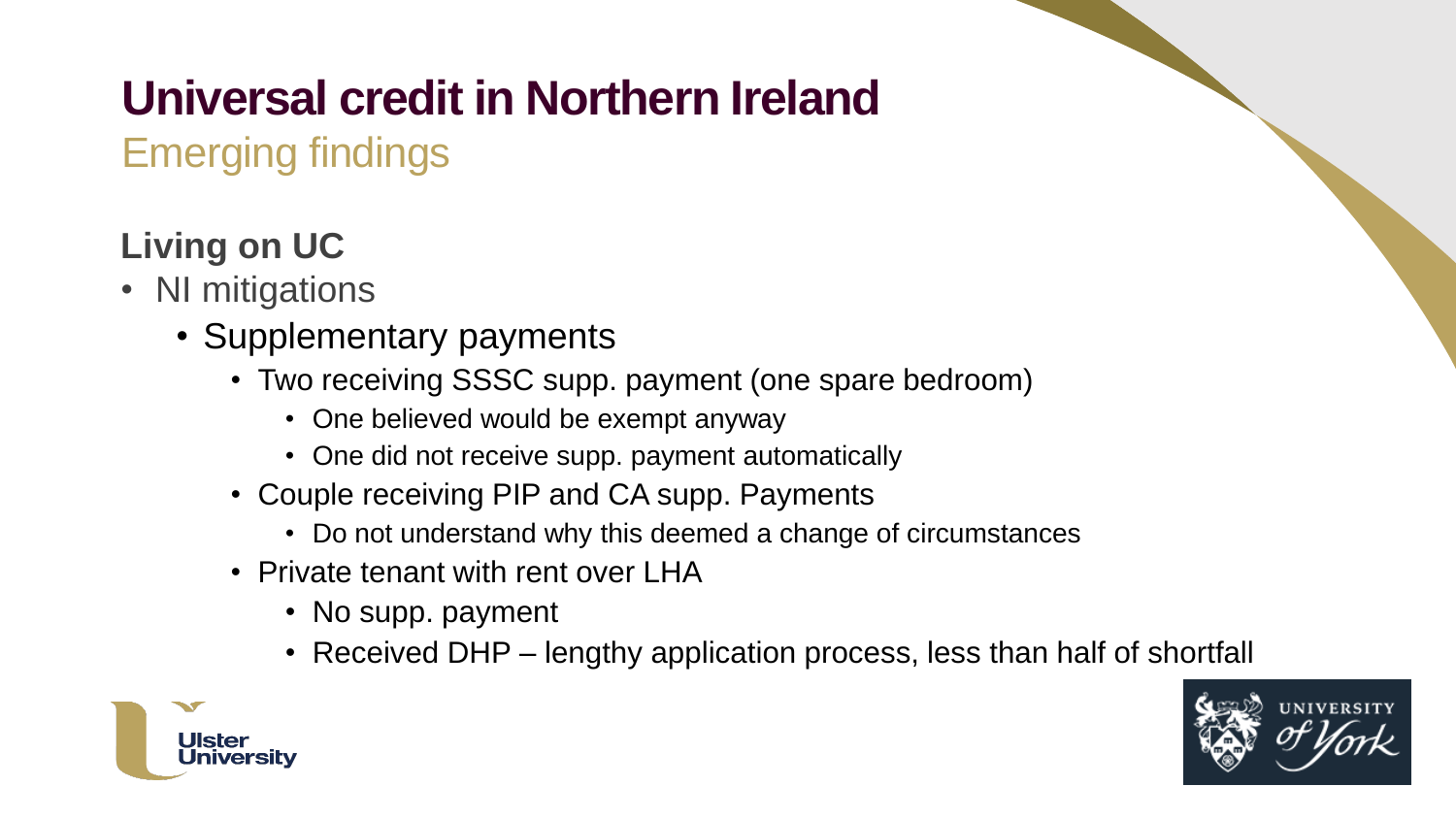Emerging findings

#### **Navigating UC**

- Lack of comprehension of reform and process
	- "If you don't go down to your meetings with your work coach you will be took off universal credits and you'll be put onto jobseeker's and you'll have to go out to find work, that was what they told me."
		- Lone parent, out-of-work claimant



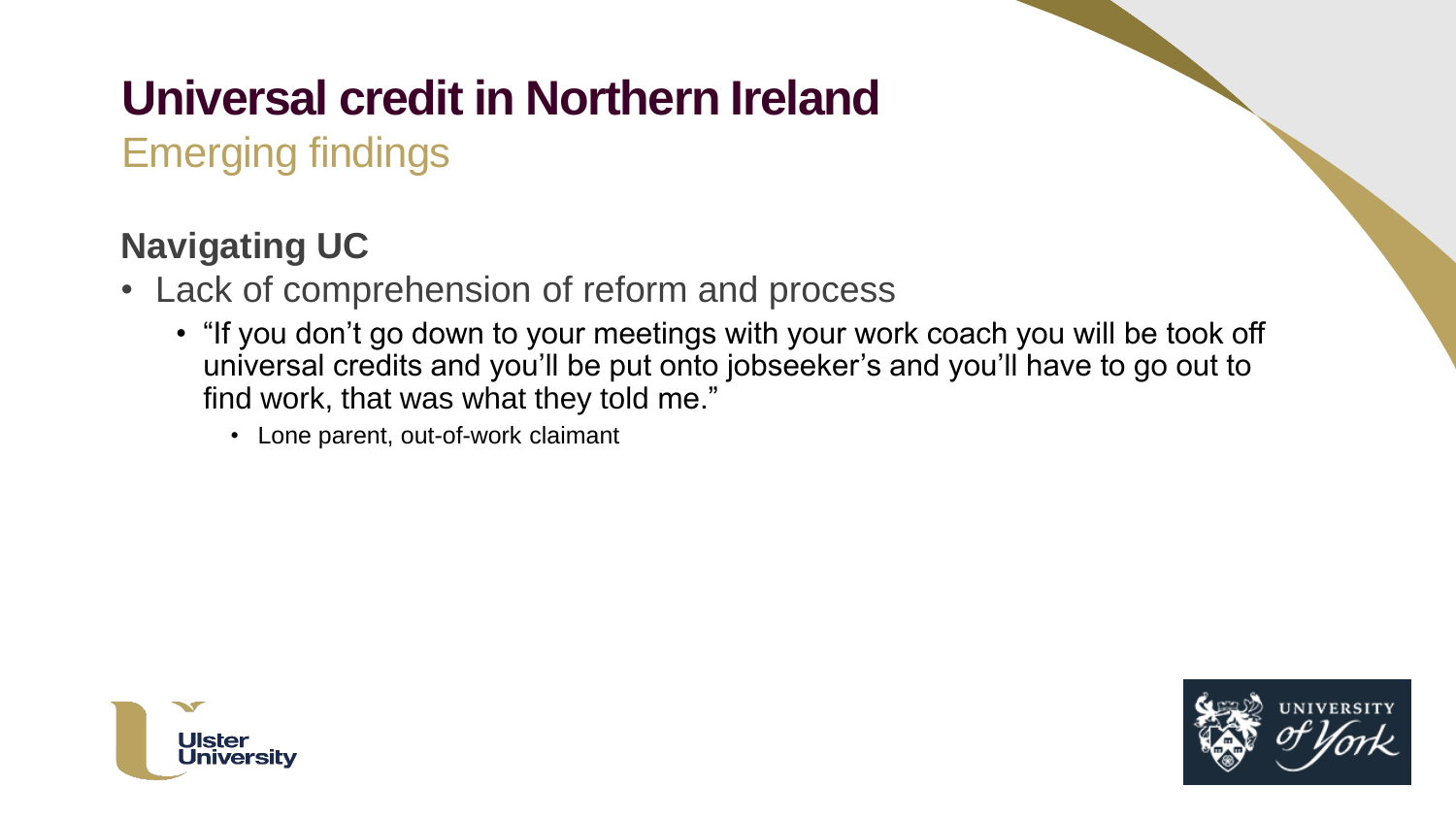Emerging findings

#### **Navigating UC**

- Support from family members
	- *"For myself it was easy to do. I help him before with, like, ESA and some other applications. It's only complicated for him because English also is a problem"*

Non-UK national, brother of in-work claimant

• Advice sector

Ulstei

Jniversitv

• *"I didn't understand it at all, so then I came in here and [advice worker] helped me through it… I didn't know what I was doing with it. I was on the phone so many times with them, going through it, going through it and going through it."* 

Lone parent, limited capability for work-related activity